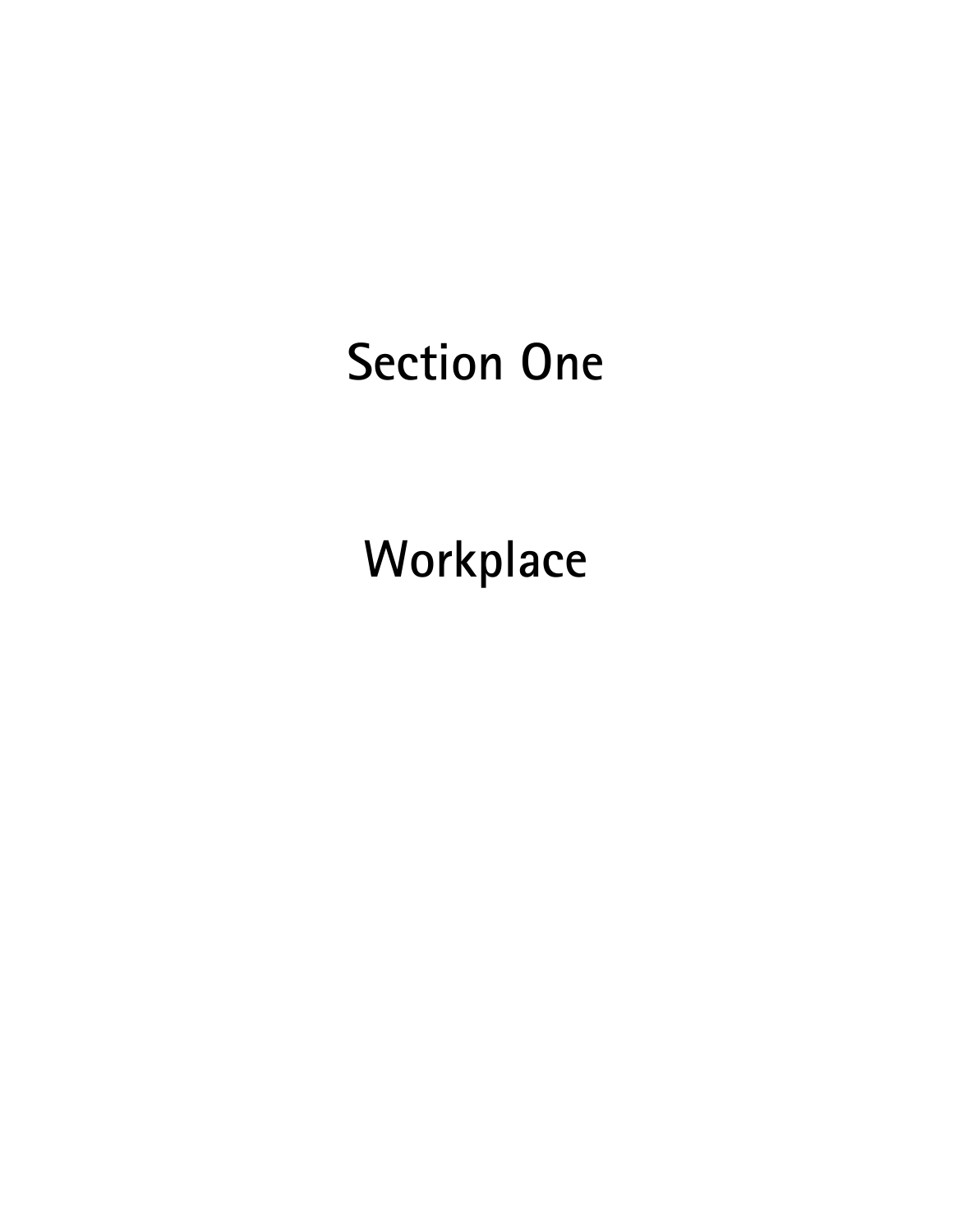## **Contents**

| Consultation                          | 3  |
|---------------------------------------|----|
| Bahá'í Consultation                   | 4  |
| <b>Spiritual Virtues</b>              |    |
| Principles for a Workplace (Example)  | 8  |
| Goal Setting                          | 9  |
| Better Records = More Profit          | 11 |
| Diversifying the Farm Business        | 17 |
| Agricultural Labor                    | 17 |
| Legal and Licensing Requirements      | 18 |
| Hazards in the Workplace              | 19 |
| Emergencies in the Workplace          | 19 |
| <b>Risks</b>                          | 20 |
| Marketing                             | 24 |
| <b>Networks</b>                       | 36 |
| Establishing a Local Biodynamic Group | 37 |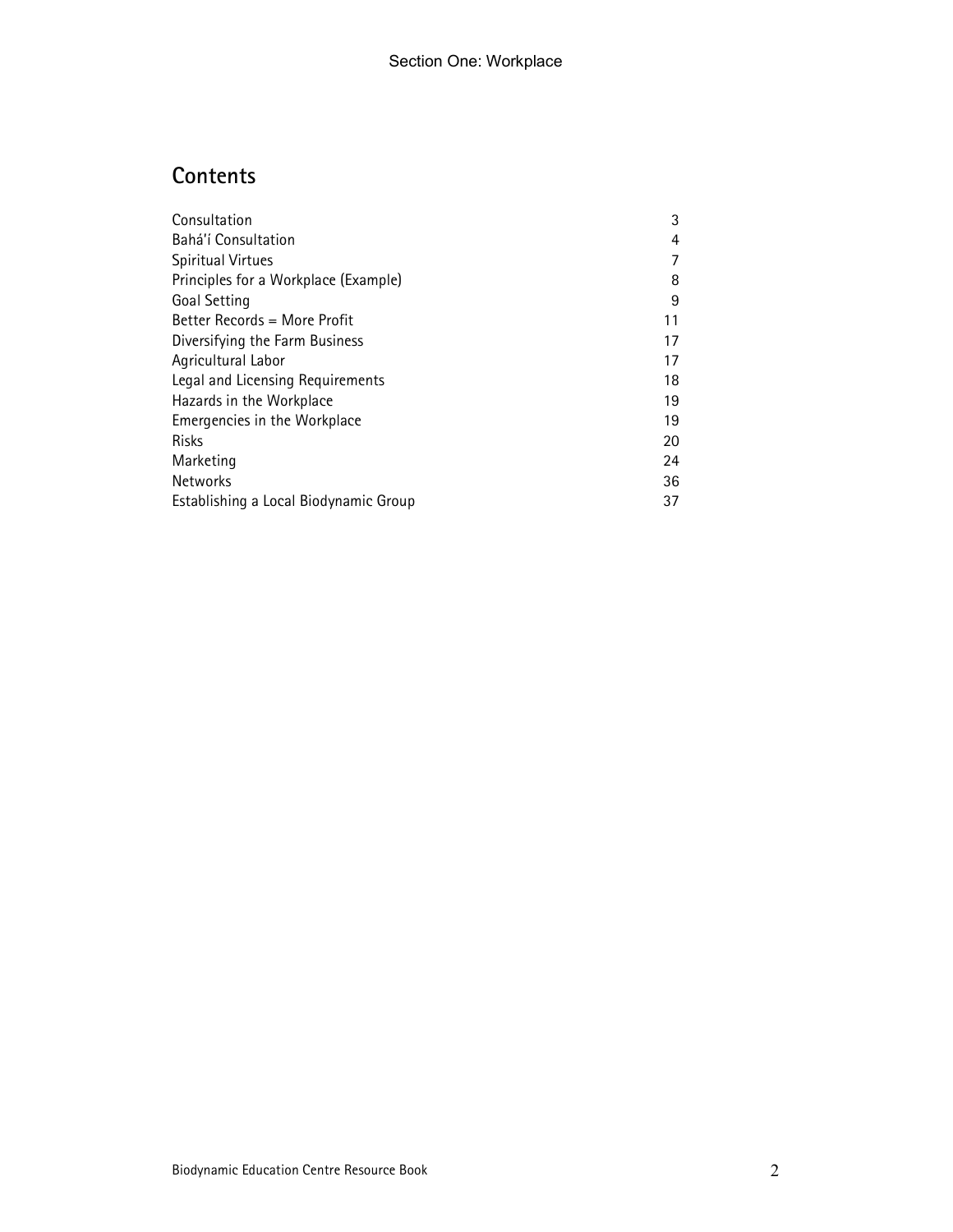# Consultation

### Seven Virtues of Consultation

- 1. Happy spirit Joyfulness, Humor, Laughter
- 2. Enthusiasm
- 3. Patience No quick and easy answers; waiting your turn, no complaining or getting angry.
- 4. Purity of motive Never mind who had the idea or who said what.
- 5. Detachment Let go of your idea, listening to others carefully.
- 6. Service Good of the group is put ahead of your own interests.
- 7. Humility and Modesty Gems of wisdom may come from anyone.

### Pre-requisites for Effective Consultation

Absolute love and harmony between the individuals.

Free expression of views without fear of judgment.

Patience when dealing with others concerns and viewpoints.

Acknowledgement of the needs and rights of individuals concerned.

Identification of relevant issues.

Unbiased assessment of issues raised.

Co-operation in approaches to working together.

Tolerance and respect for diversity.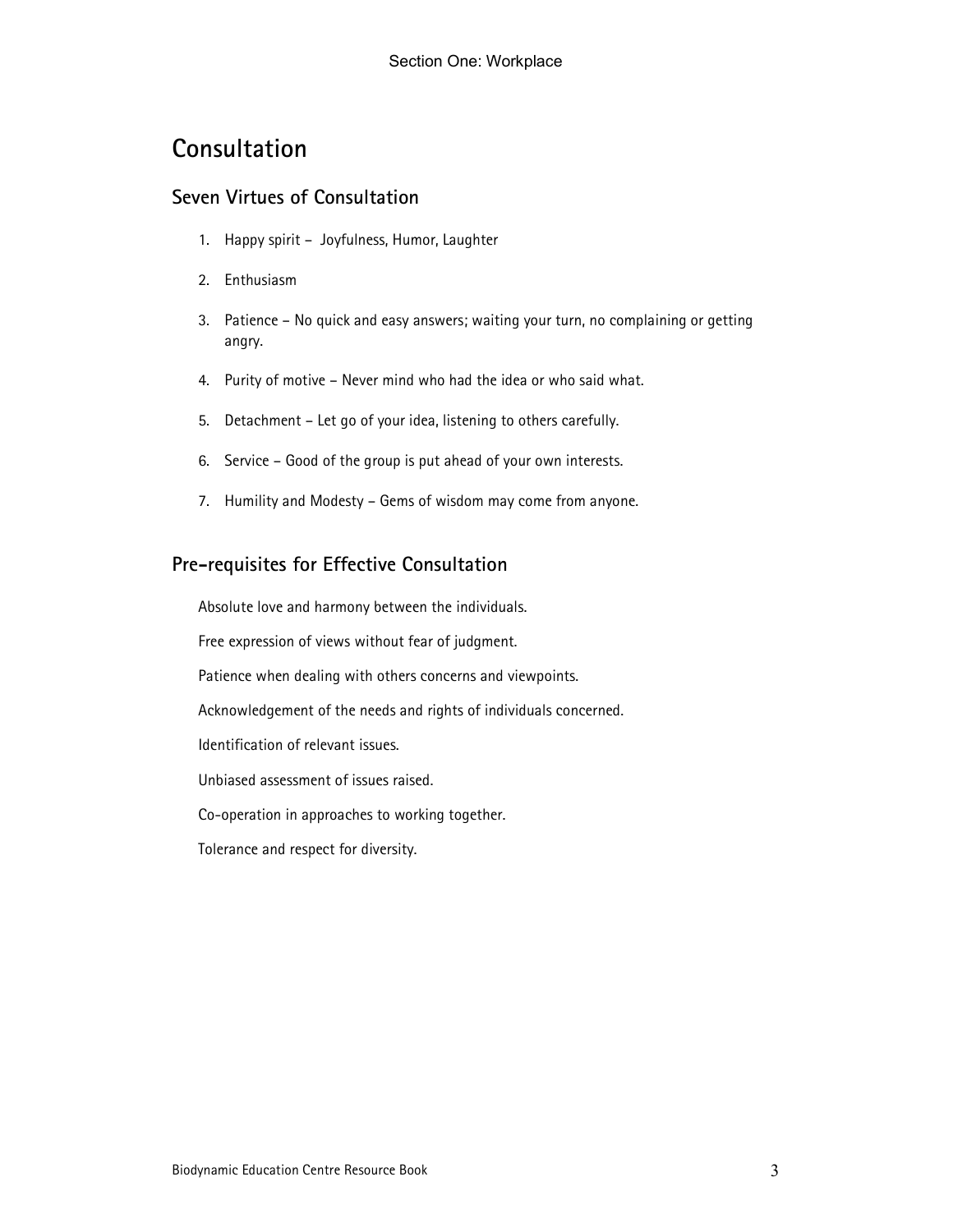# Bahá'í Consultation

A democratic and creative process for decision making and problem solving. Notes for the second year students of the Education for Peace Program prepared by Jacqueline Medvecka.

#### WHY should we learn about Bahá'í Consultation?

The process of Bahá'í Consultation is an essential tool for peace making. It is often misunderstood even within the Bahá'í community. Sometimes it is seen as a lengthy process useful only when complex decisions have to be made, or arduous problems to be solved. Or it is confused with common group discussion.

In fact Bahá'í Consultation is a jewel. Its 7 Prime Requisites, 2 Conditions and 5 Rules of Procedures are guiding lights for any group discussion.

Yet the uniqueness of Bahá'í Consultation and its considerable transforming power lies in its Prerequisite Requirements [prepare soul, attitude and behaviour] as well as in its Method.

"The principle of Consultation is one of the most fundamental elements of the divine edifice." Adbu'l-Baha

#### WHAT is Bahá'í Consultation?

Bahá'í Consultation is a system to conduct human affairs, to solve problems, make decisions, settle differences.

Bahá'í Consultation is a creative process of sharing, understanding and interacting of thoughts and feelings that allows an idea to grow and leads to truthful results such as new vision, solution, decision.

Bahá'í Consultation requires what I call "intellectual rigour and emotional vigour" and deals effectively with doubt and ego, two barriers to spiritual transformation.

Bahá'í Consultation shies away from using clash of muscular strength, clash of will/ego or clash of interests and grounds its strength in the clash of ideas. Different views are not seen as competitive but as complementary.

"The shining spark of truth comes forth only after the clash of differing opinions." Adbu'l-Baha.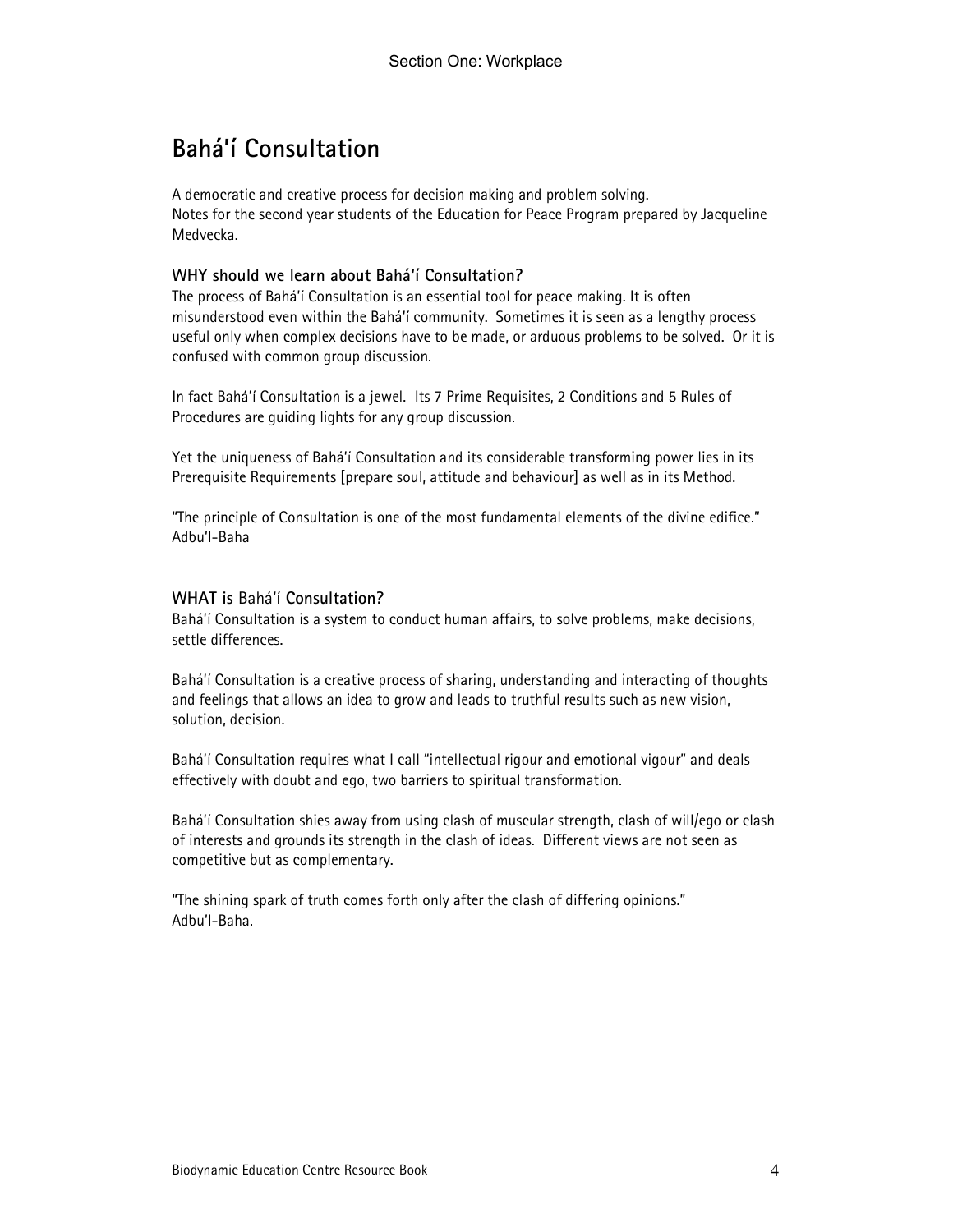#### HOW to do Bahá'í Consultation?

Develop the essential qualities required for the 7 Prime Requisites, the 2 Conditions and the 5 Rules of Procedures

The 7 Prime Requisites (qualities of the soul):

- purity of motive
- radiance of spirit
- detachment of all else save God
- attraction to His Divine Fragrances
- humility and lowliness
- patience and long suffering in difficulties
- servitude to His exalted Threshold.

The 2 conditions (spiritual attitudes)

- absolute love & harmony amongst participants, being wholly free from estrangement, thus manifesting the Unity of God
- total surrender to God, turning faces to Him and asking for help.

The 5 rules of procedure (qualities of behaviour)

- devotion (turning to God)
- courtesy (grace, consideration)
- dignity (of manner & bearing, respect for self & others)
- care (attention, thoroughness)
- moderation (no forcing, yet be strong & convincing)

Follow the 3 steps of the Method of Bahá'í Consultation Before the consultation takes place

- 1. Define roughly the object of consultation.
- 2. Elect a Chairperson.
- 3. Allow time for small talk before the consultation begins.
- 4. Ensure there is ample opportunity for prayers prior to the consultation.
- 5. Trust that pure motives and intention will result in quality consultation.

#### Step 1. UNDERSTANDING

- search out the truth
- with all freedom express your own thoughts.
- 1.1 Establish the full facts (problem identification and clarification)
	- gather the facts
	- explore the background
	- consider the facts from different perspectives
	- review the Writings (any guidance?)
	- synthesise information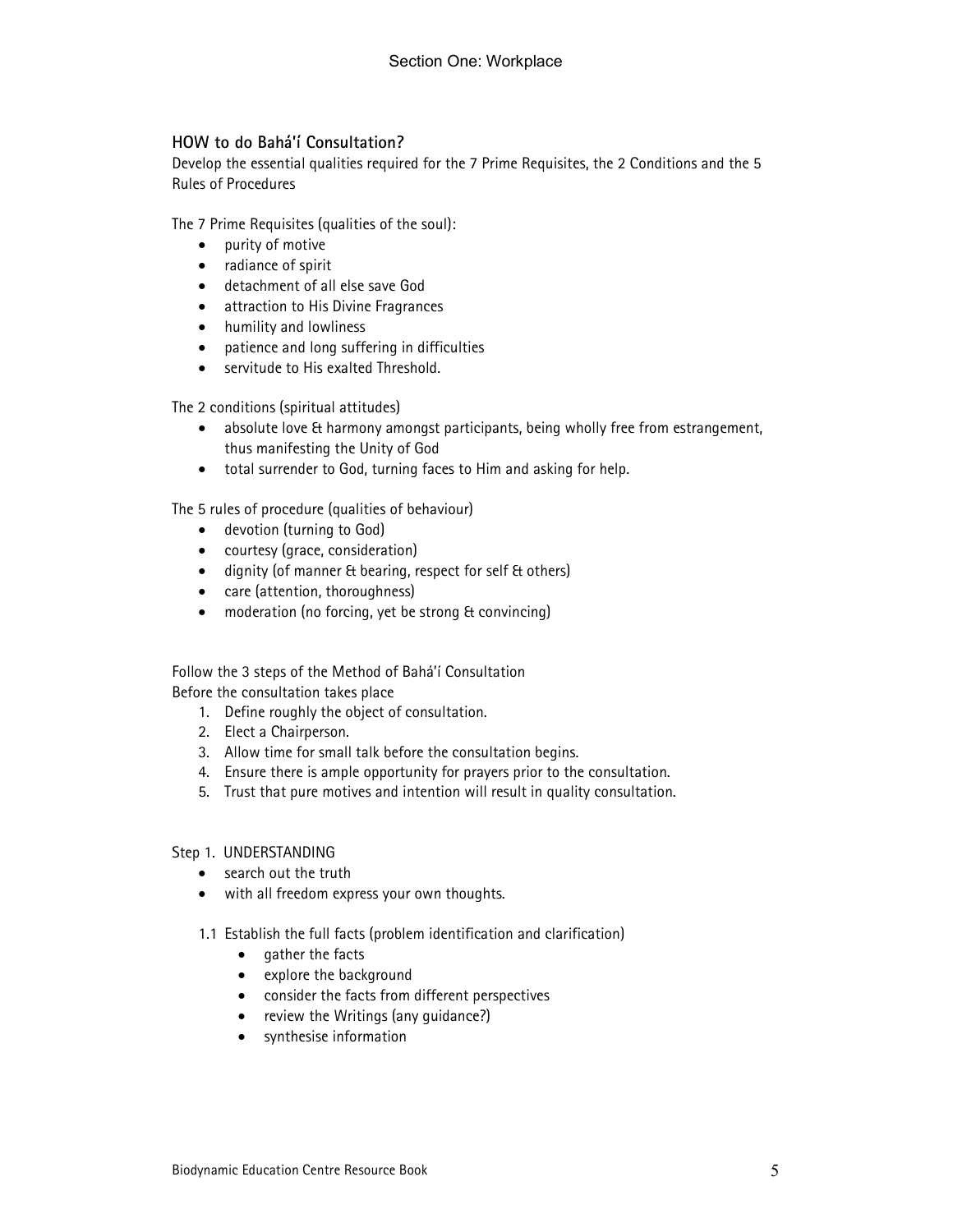- 1.2 Search for the truth
	- offer and receive opinions as gifts contributing to the process. These gifts can be changed, developed, adopted, rejected
	- detach the opinion from the person
	- detach the person from the opinion
	- don't insist with your own opinion
	- don't belittle your thoughts or the thoughts of others
	- don't object to or censure opinions, regardless of their perceived quality.

#### 1.3 Discuss the matter

- express your opinion: you have a duty to do so, holding back is not on
- speak frankly and vigorously, yet with courtesy and moderation
- do not repeat a point of view already stated
- listen to all opinions with open mind and interest.

The shining spark of truth comes forth only after the clash of differing opinions. Look at the spark, not the clash!

#### Step 2. DECIDING

With moderation set forth the truth. Should differences arise, the majority prevails.

#### 2.1 Make a decision

- possible solutions are suggested, discarded or modified
- decide by consensus or majority
- if majority prevails, all have to submit wholeheartedly to the majority.

#### Step 3. IMPLEMENTING

- 3.1 Implement the decision
	- devise a plan of action
	- implement the plan of action obediently and confidently (It is not permitted to criticise the decision. It is a duty to help carrying it out and making it work)

3.2 Move on

WHAT IF we used Bahá'í Consultation, as we breathe air, in our daily life?

"True consultation is spiritual conference in the attitude and atmosphere of love... Love and fellowship are the foundation." "Abdu'l-Baha.

Background reading: Consultation, a universal lamp of guidance, John E. Kolstoe, 1990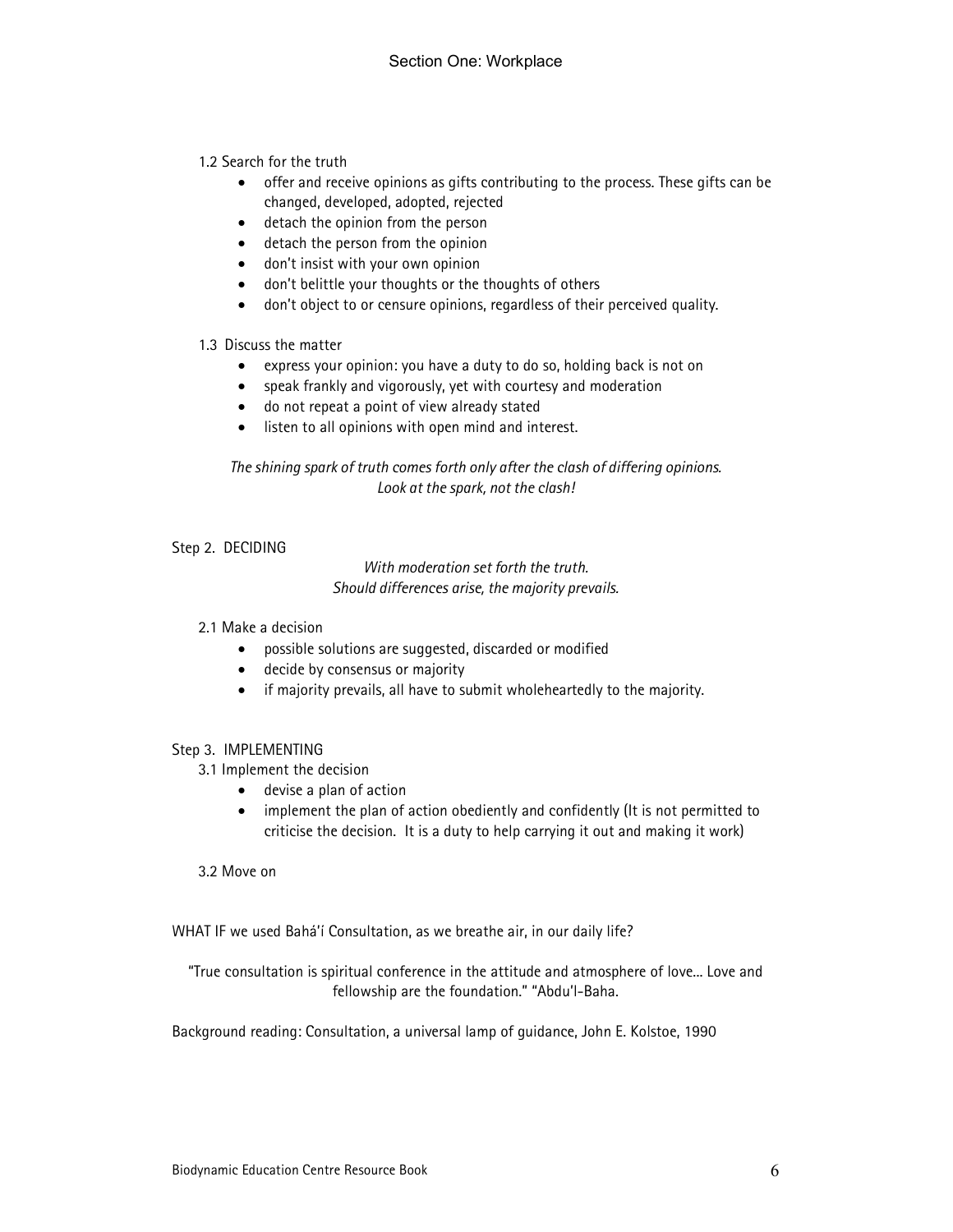# Spiritual Virtues

The following are a few examples of spiritual virtues.

Assertiveness: Being assertive means to be positive and confident. Assertiveness begins by being aware that you are a worthy person. Only you have your unique combination of qualities.

Compassion: Without compassion the world is a hard and lonely place. With compassion, we are all connected and hard times are much easier because others understand and care.

Confidence: Confidence is being certain and feeling assurance. It comes from knowing and trusting someone. Self-confidence means you trust yourself. You can do things without doubts holding you back. You know your own strengths and weaknesses.

Courage: Courage is personal bravery in the face of fear. It is doing what needs to be done even when it is really hard or scary. Courage is going ahead even when you feel like giving up and quitting. Courage is a quality of the heart. Courage comes from what you feel in your heart rather than just what you think.

Detachment: Detachment is experiencing you feelings without allowing your feelings to control you. It is choosing what you will do in a situation rather than having the situation dictate what you will do. Detachment means to feel what you feel but not have to act on the feeling. It's kind of like standing beside yourself and watching what you are feeling as well as feeling it.

Faithfulness: Faithfulness is being true to someone or something, It is holding to what you believe is important no matter what happens. Faithfulness is belief that stands up to the test of time. It is starting out on a path and staying on it no matter how many times you stop or get distracted.

Honour: Being honourable is to live with a sense of respect for what you believe to be right. It is living by the virtues, living up to the gifts that God placed within you. When you are honourable, you are worthy of the respect of others. You set a good example.

Idealism: A person with 'high ideals' is a person who really cares about what is right and meaningful in life. When you practice idealism, you have beliefs that mean something to you and you follow them. You don't just accept things the way they are.

Trust: Trust is having faith. It is relying and believing in someone or something. It is having confidence that the right thing will come about without trying to control it or make it happen.

Unity: Unity is a very powerful Virtue, and it brings great strength. It is a way of seeing the universe as one, designed by the One Who created us all. When you practice unity, you allow yourself to see how everything is connected and depends on one another.

Linda and Dan Popov, Dr J. Kavelin, The Virtues Guide, ISBN 0646228463

Recommended books for developing spiritual virtues:

- A Pace of Grace: The Virtues of a Sustainable Life
- Sacred Moments: Daily Meditation on the Virtues
- Family Virtues Guide.

Available from The Virtues Project, http://www.virtuesproject.com/index.php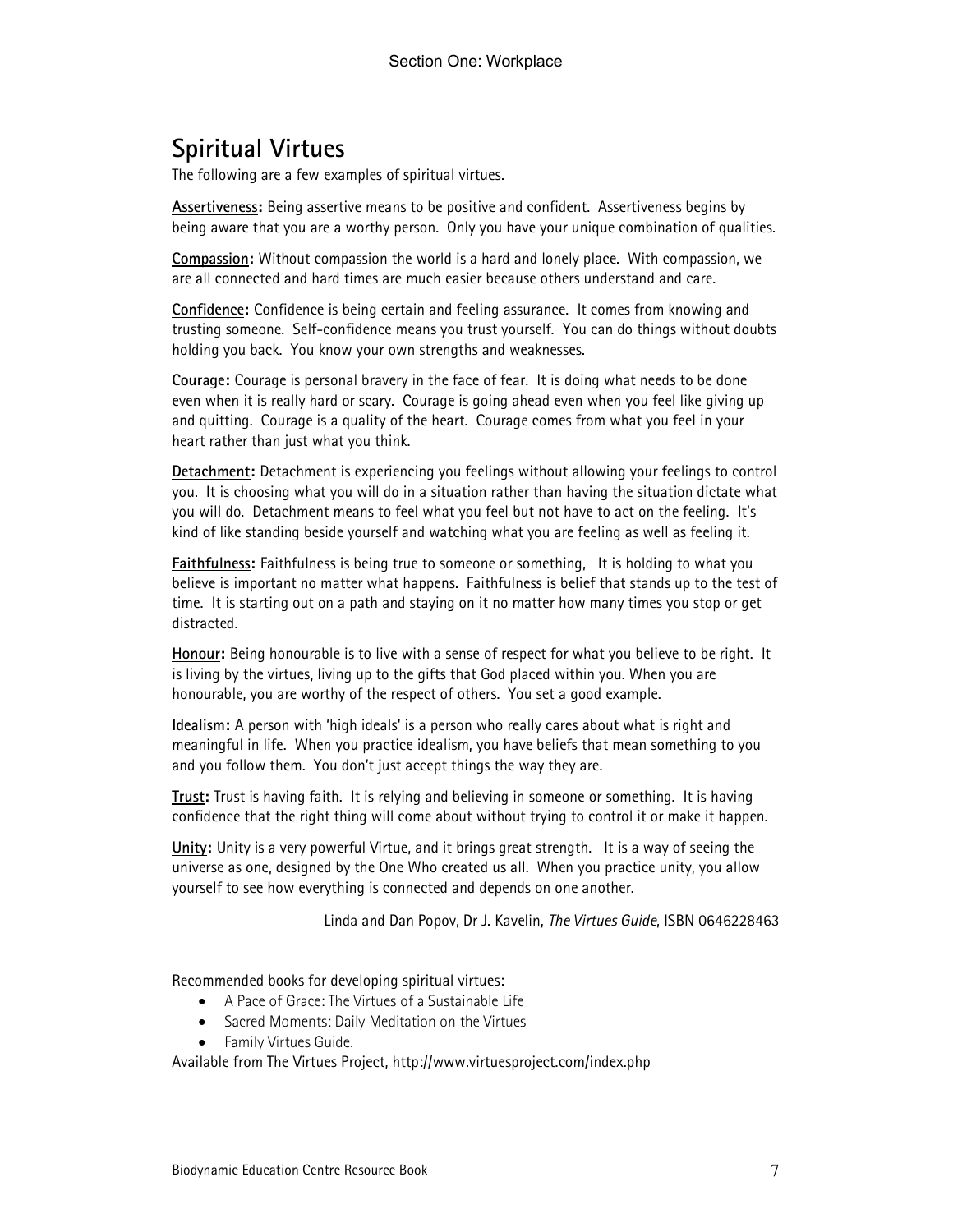# Principles for a Workplace (Example)

### The Carrington: Our Core Beliefs

1. Respect for Each Other

The Spirit of the staff is our primary source of success. Within that Spirit we treat each other as partners with dignity and respect. We encourage each others aligned involvement, development, fun, motivation and welfare.

2. Dedication to Customers

Our customers are the focus of our awareness and our work. We are dedicated to giving even better service than expected with friendliness and efficiency.

3. Assurance of Quality and Value Every service we provide is true to what is expected, and exceeds the value expected.

4. Uniqueness and Innovation

We regard change and innovation as a major and continuing source of advantage. The creative potential of each of us comes as much from our intuition and feeling as from our rational thinking.

5. Excellence, Leadership and Responsibility At all times we lead and excel in every activity we undertake and for which we are responsible.

We take responsibility for ourselves. We lead and teach by example. We support each other to succeed.

6. Market Leadership In our highly competitive market place we are committed to being the best.

7. Generating Wealth The generation of profit is our means to create all that is better for our staff, suppliers and the community.

8. Good Community Awareness

Our ethical behaviour and contribution to the community are important to us personally and to our business.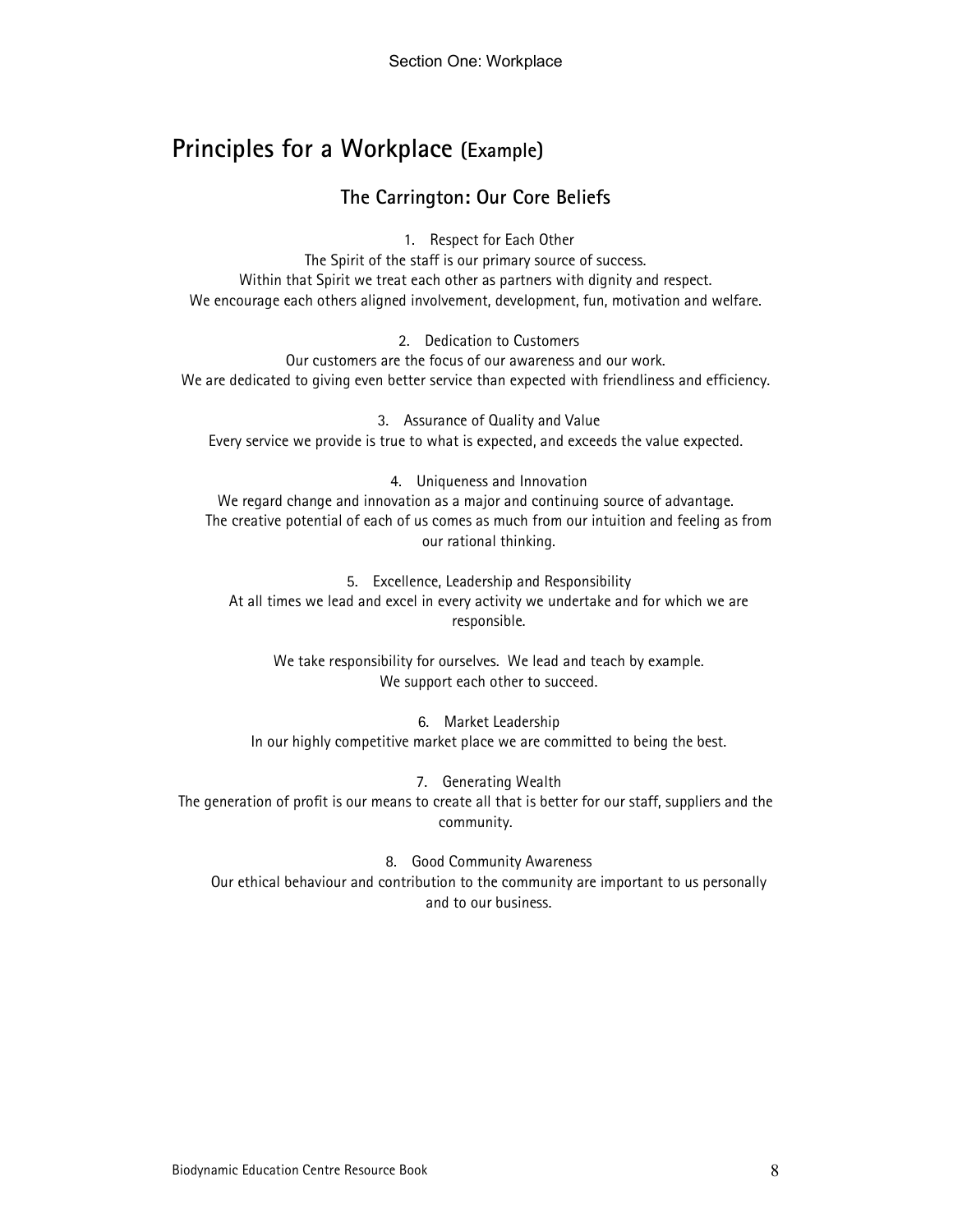# Goal Setting

#### Quality of Life

A well-thought-out statement of the quality of life people want from an ecosystem can often highlight what they value. For instance, a family might set out to "create a warm and stable environment for family and staff that will enable each of us to reach his or her potential." To achieve this they may decide that they need to introduce changes like working from home or allowing family members greater flexibility and responsibility.

#### Production

These goals will incorporate land management objectives. A description of the form, or forms, of production required from the ecosystem in order to deliver the quality of life sought. This may be profit, recreation, culture, aesthetics or some other product. If profit is part of the production goal describe whether from crops livestock, timber or other forms but not the specific crop. An aesthetic production goal could be stated as 'preserving a native area for aesthetic purposes' or 'profit from anything not conflicting with our values'.

#### Landscape

"In setting landscape goals the quality of life of all living organisms must be considered. The form of production must sustain the quality of life which is sought and be sustained by the landscape."

Allan Savory, Holistic Resource Management, Island Press, p57, 1988

### Landscape Goals

When determining landscape goals consider maintaining, where possible, a minimum of 5-10% treed areas (unless land area is less than 4 hectares) for environmental protection and conservation. Special regards should be given to areas that encompass threatened species or are habitats for endangered ecological communities.

"In much of the world agricultural goals are only production goals, with little thought for landscape or quality of life. Both have suffered drastically as a result and often that has wrecked production in the long run. The form of production must sustain that quality of life and be sustained by the landscape or it will fail"

Allan Savory, Holistic Resource Management, Island Press, 1988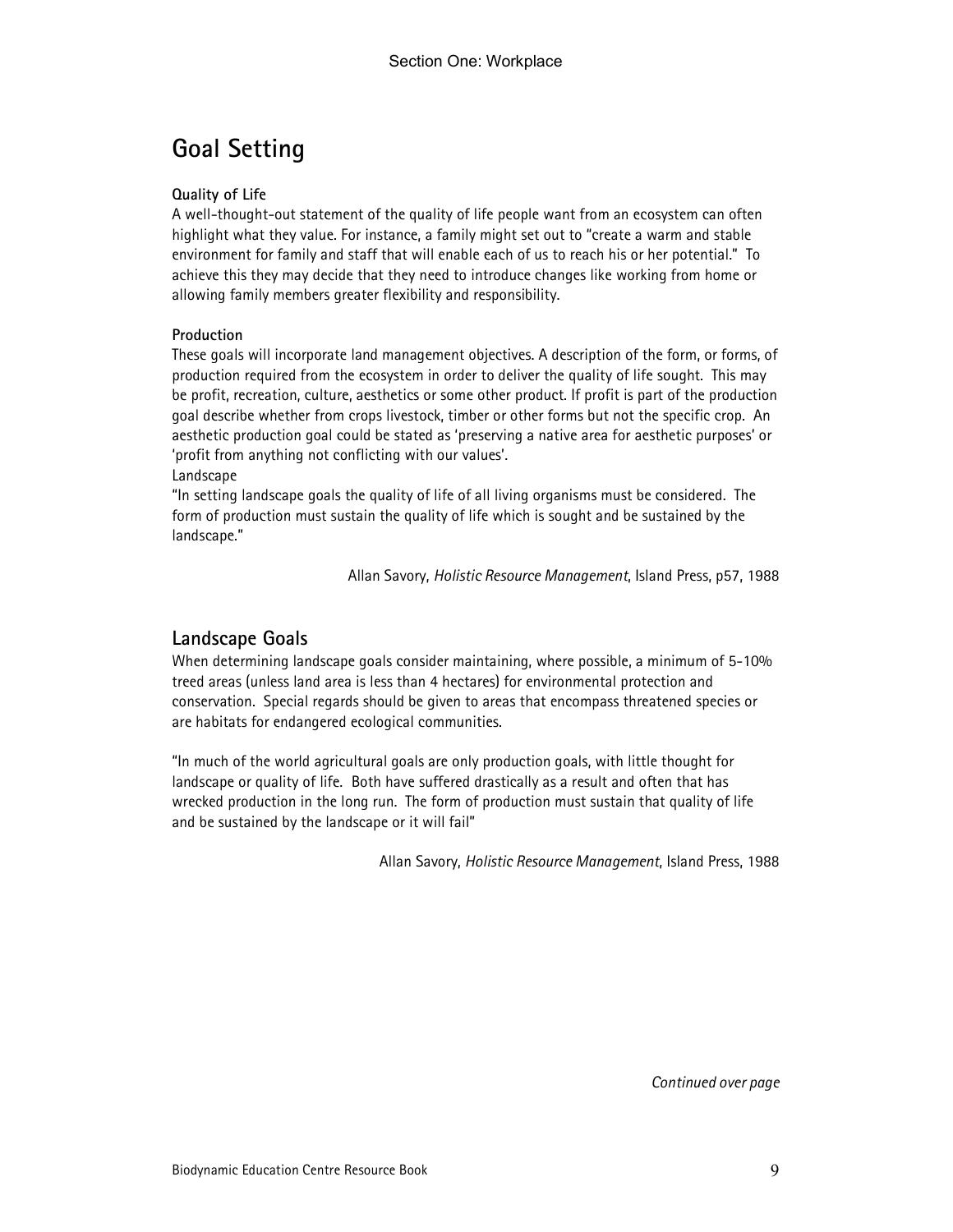#### Example: Generic Family Goals

#### Quality of Life (Values)

We wish to enjoy a prosperous, secure, and cultured rural lifestyle which could sustain multiple generations from our resource base, and maintain good relationships between us all – and between the people we work with and ourselves. We will have meaningful work for us all. We desire leisure time of quality, with each person free to pursue their own interests and personal needs both within and outside our family. We will promote diversity in all our actions.

#### Forms of Production

Profit from livestock, wildlife and others sources not in conflict with our values, aesthetic surroundings and with abundant diversity, development of our cultural environment, meaningful employment for our people, leisure time with freedom and tolerance to pursue our individual interests, open communication between ourselves – and those with whom we share contact.

#### Future Resource Base

Customers (and the people we work with):

We see us as always consistent, honest, professional, keeping our word, producing an absolutely clean product which is free from all chemical and hormone contamination

#### Landscape (map not included)

Our farm will generally be open grassland in appearance, with very high diversity and stability. The eco-system processes will be fully effective, maximizing the production of vegetation, livestock and wildlife. The areas marked on the map will include dense bush for livestock and wildlife cover. Along the steams there will be large poplar trees and thickets.

#### Infrastructure

Our infrastructure will be aesthetically pleasing, accessible, functional, maintained and relevant.

#### The Community in Which we Live

Will have a diversity of prosperous businesses and ways for people of all ages to participate in its life. Community services, business services and entertainment opportunities will be readily accessible.

> Allan Savory, Introduction to Holistic Management, Setting an Holistic Goal.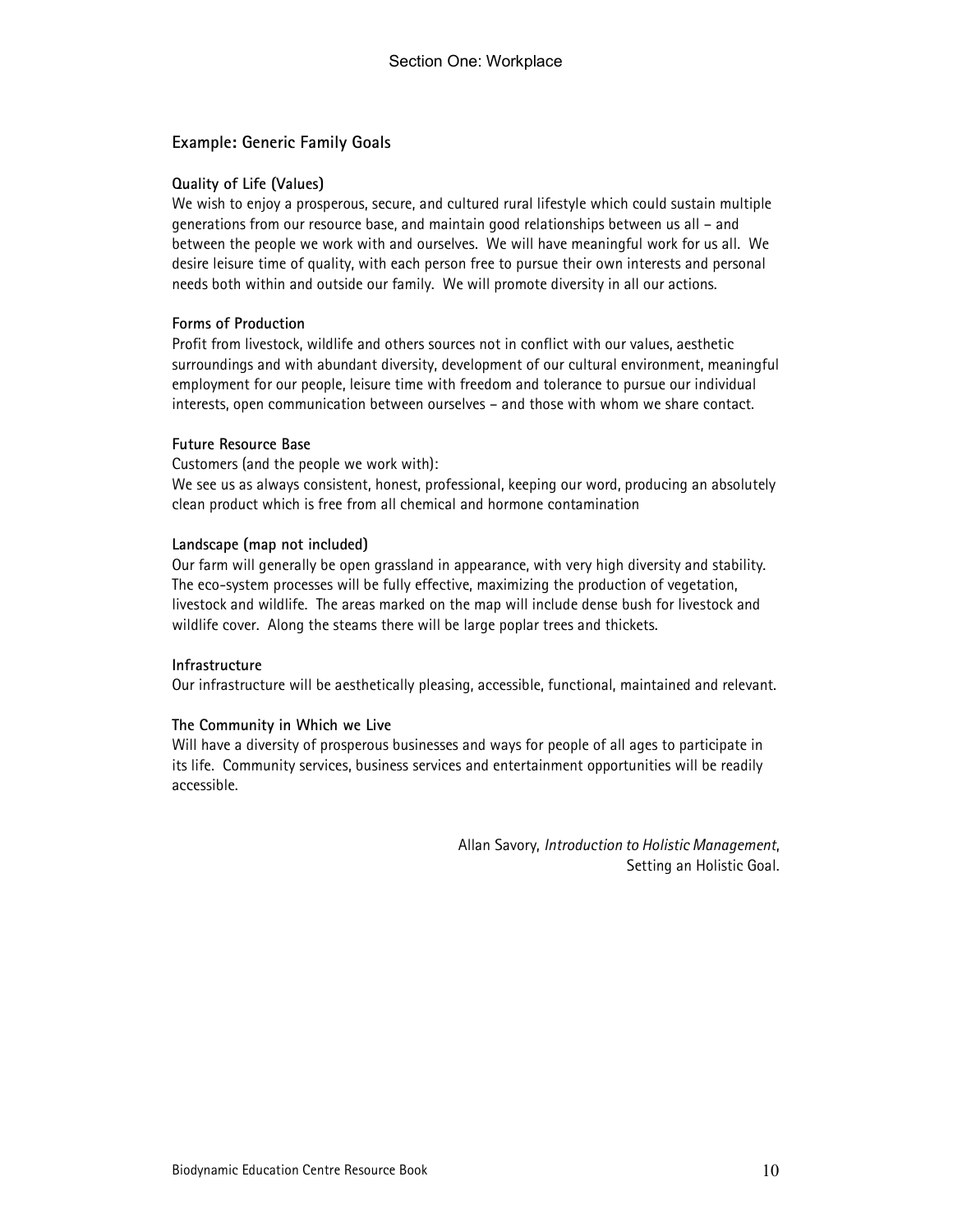# Better Records = More Profit

Richard Wiswall and his partner Sally Colman, are the owners of Cate farm in Montpelier, Vermont. They cultivate 22 acres of certified organic vegetables, herbs, flowers and cover crops and sell at the Montpelier Farmers Market, through a CSA, and wholesale through Deep Root Organic Truck Farmers Co-op. Richard and Sally have three children ages 17, 13 and 11.

To most of us, the subject of record keeping and profitability is pretty dry and boring. And yet, of all the tools in our farming toolbox, it is probably one of the most important.

For years I didn't pay enough attention to it, but somehow survived, owing in part to very long hours over ten years. I knew that I wanted to work less and make more money – something most people want – but I wanted to work A LOT less and make A LOT more money.

It is ludicrous to any other business person to think that farmers don't keep track of where their money comes and goes. Farmers may handle large sums of money - \$50,000, \$100,000, \$200,000 per year yet only keep \$10,000 to \$20,000 in a good year and break even or lose money in a bad year. And that's still working your tail off. Why?

I personally wasted lots of time and money, only to be too stubborn to face up to the reality of the situation.

Over the years, I did get better grasps on which crops were paying for themselves and which weren't, but it wasn't until I become extremely frustrated that I really made a job of it.

What amazed me was my own internal resistance to actually crunching the numbers for this fine-tuned analysis. It's not that I dislike math – on the contrary, I enjoy it. I was scared of change – the change that these numbers may show me – that farming was indeed unprofitable, and that my livelihood, identity and a decade of blood, sweat and tears would go down the drain.

Well, I forced myself, and did it and spent three days in front of records and calculators and crop sheets. Ever since then, I have felt transformed, and as importantly, I've become much more profitable and consistently so.

Before getting into the nuts and bolts of record keeping and profitability, I want to address two concepts that need to be laid in the foundations: true sustainability and goal setting.

Imagine your farm with a mile-high fence around it. The fence is open at the top so sun, rain, wind, birds and bees are present, and you have soil full of microbial life. The fence is continuous except for one small gate in it. Your job as farmer is to monitor what comes in and goes out of that one gate. Most farms begin in lots of material, mix it up and change it a bit, and send it back out the gate. When you think about it, that is not much different than a plastics factory. Farms should not be a place where petroleum is turned into food.

The ultimate job as farmers is to use what we have free to us and generate TRUE wealth. In this light, I see farming as one of the noblest endeavours – a real generator of healthy products using natural cycles.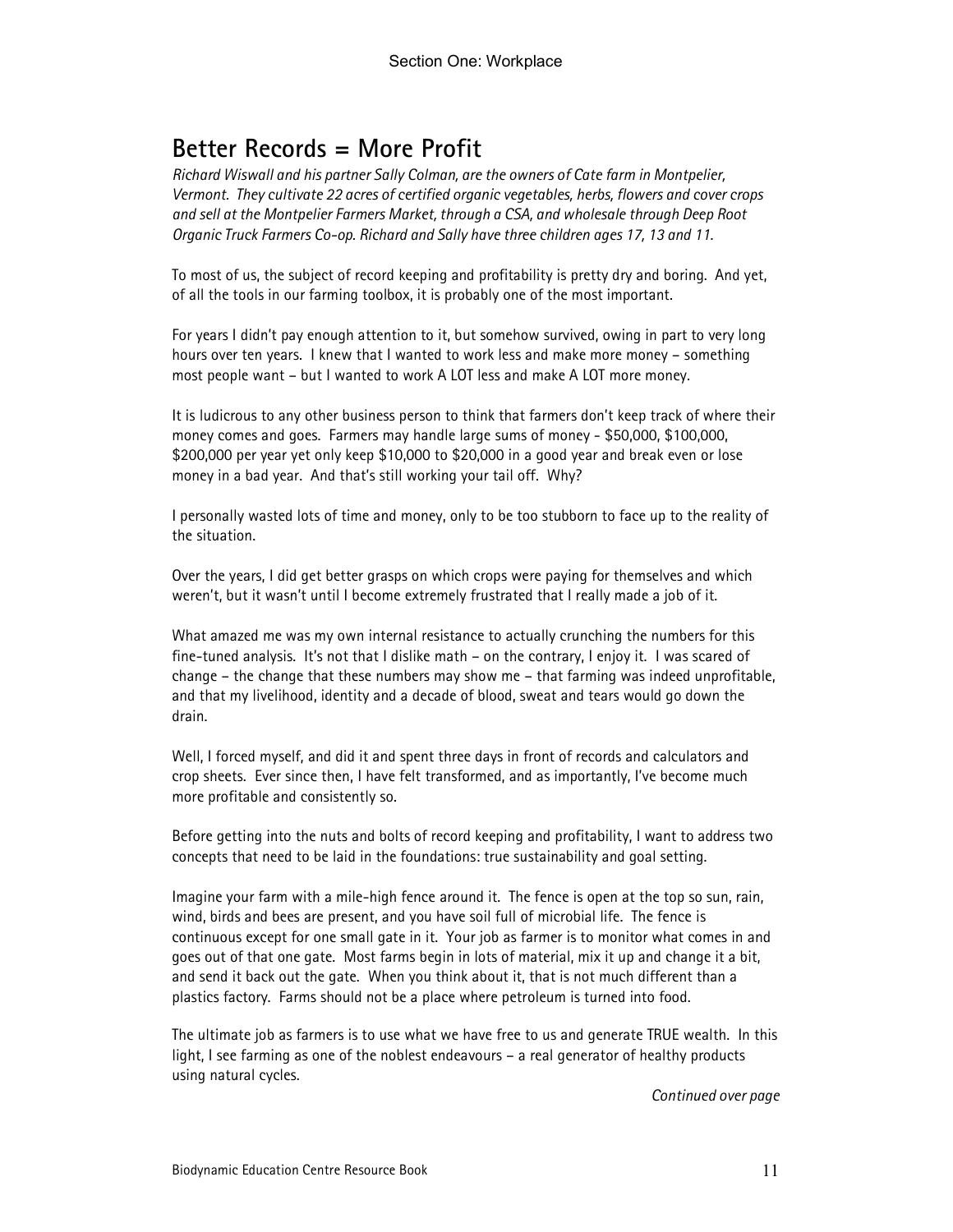#### Be Happy

Happiness, I believe, is something we all strive for. I see it as getting what you want. If this is true, it sounds simple enough. Well, here lies the key to sound decision making – it is not that simple.

Getting what you want may not be that easy, mostly because we don't have a clear grasp on what exactly it is that we want. What we want is not a new tractor or a late-model pickup truck. Wants need to be defined as a deeper, value-based set of goals: things that are held very dear, such as family, creativity, leisure, health or economic security.

Here is an old goal statement of mine from five years ago. It's nothing fancy, but it is written down.

I want a healthy life with family and friends, to earn a living that I have passion for and that doesn't compromise my values of a healthy planet, environment, community and family. I want to be able to afford to travel, not work very long hours, have money enough not to worry about it, feel more spirituality, play more music, spend more time with family and friends.

Look! No farming in there! What I wanted at that point was more economic security and time for family and friends.

A clearly defined goal should define your quality of life. We all have a quality of life. It may be good, or not so good, defined or not defined. But we all have a quality of life. And given the choice to seek a certain quality of life or just let it happen are very different things.

Whether we define our quality of life or not, we know when actions are going toward or against it. People will put up with tremendous hardship if they feel they are working towards their quality-of-life goals. Conversely, when things go against your goals, tolerance is very short.

Farmers tend to survive very tough economic times because they believe in what they are doing: i.e., working towards their quality of life. Having a defined quality of life statement makes all the difference in your attitude – it keeps the big picture in focus. One late winter I had just finished washing my 10 zillionth carrot and had had it. This is it, I thought – I hope I lose money this year so I have a reason to exit this farming madness. But after defining my quality of life, I found that going to the barn to wash carrots was a totally different occupation. Before, I was washing carrots to wash carrots. Now, I wash carrots knowing that I am supporting my family, enabling leisure time, planning for retirement and my kids' future, building community and living the life that I want.

A lot of this thinking stems from courses in Holistic Management, a useful tool in decision making. It could be labeled anything, but all it is, in essence, is having a clearly defined, written, value-based goal and using a series of testing guidelines that cover environmental, economic and societal aspects and then monitoring to keep on track. I highly recommend Holistic Management; courses are offered throughout the United States. For more information, contact the Centre for Holistic Management at 505-842-5252 or visit the web site: www.holisticmanagement.org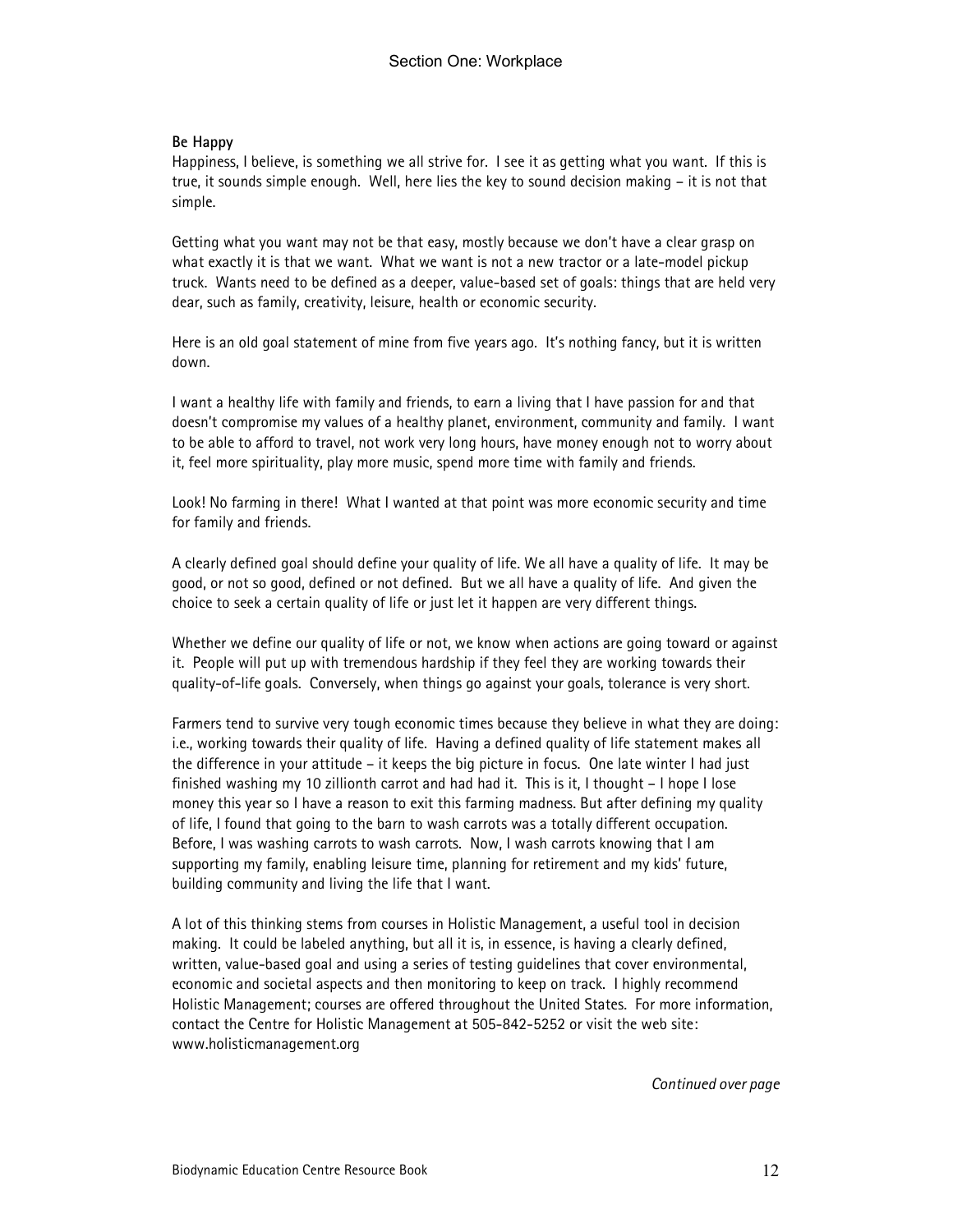#### Making Money

Still with me? Finally, I'll talk about the subject of profitability and record keeping.

First of all, farmers are in the business of farming. Aside from the growing, personnel management and marketing, farmers are also business people. If you want your farm to make money, you need to be profitable. Basic rule of business: Stop doing things that lose money (if you can't then contact me about the 12-steps program called Vegetable Growers Anonymous). Farm for profit, not production. A simple phrase, yet it took me 10 years to figure it out. In the years-end picture, Income minus Expense equal Profit. This equation, though, is usually a compilation of many different smaller enterprises. It is necessary to figure out which enterprises generate profit and which ones don't. The tools I use fall into two basic groups: Production tools and Analysis tools.

First Production. I start with the marketing end – what do you expect to sell, to whom, and at what price? Be as realistic as you can – research it. Where will the gross sales come from? Use past records of estimate what each account will buy for each crop. With these totals, you can make a production plan.

I take each crop and determine how much land it will need by using my past yield records or using Knott's Handbook or Johnny's catalog. (Editor's note: Knott's Handbook sale in the Johnny's commercial catalog – call 027-437-4395 if you don't have one.) I also figure different planting dates, amount of seed needed, number of transplants if needed, and projected gross sales. Again, research it and take time to do it.

Next, take your land base and see if you can map out your production plan. Refine your map; it is a great working tool. Be very specific. Take into consideration such factors as crop rotations, cover cropping, access to water, deer pressure, frost sensitivity, etc. Write on it during the season. All my maps for the past five years are layered on my office wall and are a wealth of information. The map is a visual farm plan of everything you will grow. Once complete, I refer to it ones a week at least and follow the plan.

I also make a seedling chart. In order to have 1,200 lettuce starts on May 22, I need to have started them on April 22. Work backwards in time from your production plan for any transplanted crops and chart it out. Refer to it during the season and follow the plan.

#### How to Analyse Data

That's it for production tools; next, Analysis tools. The most important book on the farm is the crop journal. If you do nothing else, keep a crop journal. This is just a looseleaf binder with a page for each crop, arranged alphabetically. Any time a task is performed on a crop, it is written down on the crop page. It's simple to do once you get in the habit. My crew chief was startled when I said very few farmers do this. She said, "It's so easy!"

I have all employees carry a pen, some paper and a watch as part of their job. I find that my employees like that added responsibility. Managerially, I tend to focus work in blocks: everyone weeding carrots in the morning, trellising tomatoes in the afternoon. At lunch and at day's end my crew chief or I write down what happened that day. It is important to keep up with it. Everything should be in your crop journal – plowing, disking, spreading compost, weeding, harvesting. All inputs or costs for each crop need to be recorded. This will provide the very necessary Expense part of the Profit equation. See example below.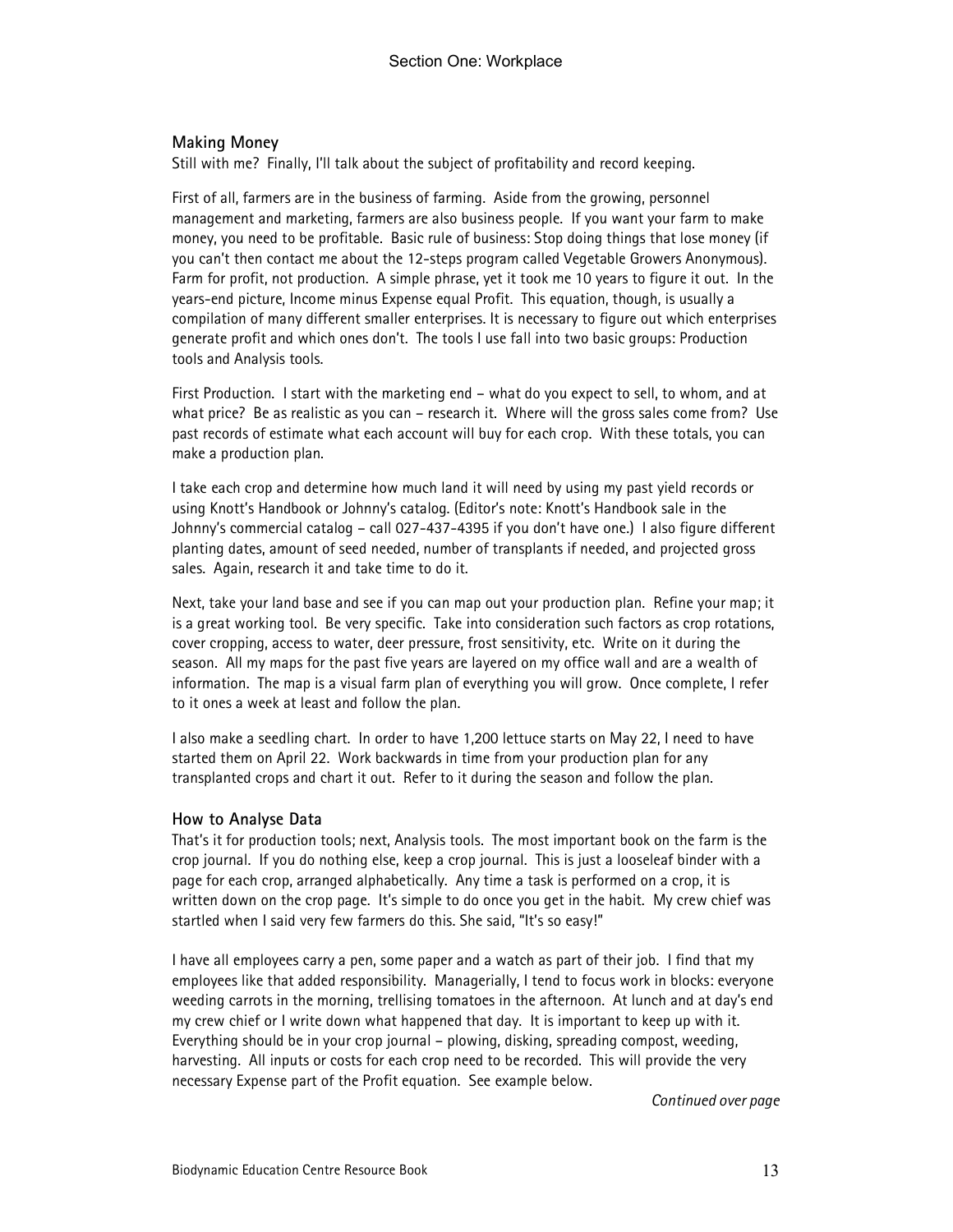| Crop Journal<br>A separate page for each crop, in alphabetical order |                                                                                            |                  |                |
|----------------------------------------------------------------------|--------------------------------------------------------------------------------------------|------------------|----------------|
|                                                                      |                                                                                            | Carrots - 1 acre |                |
| Date                                                                 | Task                                                                                       | Labor            | <b>Tractor</b> |
| 4/23                                                                 | spread 500#<br>plantrite, 200#<br>sulpomag, disk 1x                                        | $\overline{2}$   | 1.5            |
| 4/24                                                                 | chisel 1x, bedform 2x                                                                      | 0.5              | 0.5            |
| 4/25                                                                 | seed 100,000 Napoil,<br>Planter hole # 10:<br>seed 500,000,<br>Rondino, Planter Hole<br>#9 | 2.5              | 2.5            |
| 6/6                                                                  | cultivate, buddinghs                                                                       | $\mathbf{1}$     | 1              |
| 6/9                                                                  | hand weed                                                                                  | 11               |                |
| 6/10                                                                 | irrigate                                                                                   | 5                | 3              |
| 6/20                                                                 | cultivate, buddinghs                                                                       | 1                | 1              |
| $6/239 - 6/30$                                                       | hand weed                                                                                  | 120              |                |
| 7/3                                                                  | irrigate                                                                                   | 1.55             | 3              |
| 8/3                                                                  | bedlift 1 bed                                                                              | 0.5              | 0.5            |
| 8/4                                                                  | dig 1 bed - 45 bushel                                                                      | 12               |                |
| 8/4                                                                  | wash, 30 bags #1, 8<br>bags, #2 to cooler                                                  | 6.5              |                |
| $8/5 - 9/15$                                                         | lift, dig, wash, bag 11<br>other beds                                                      | 286              | 10.5           |
| 9/20                                                                 | spread manure, 20<br>tons/acre                                                             | 3                | 3              |
| 9/20                                                                 | disk 1x                                                                                    | 0.5              | 0.5            |
| 9/20                                                                 | seed rye and vetch                                                                         | $\overline{2}$   |                |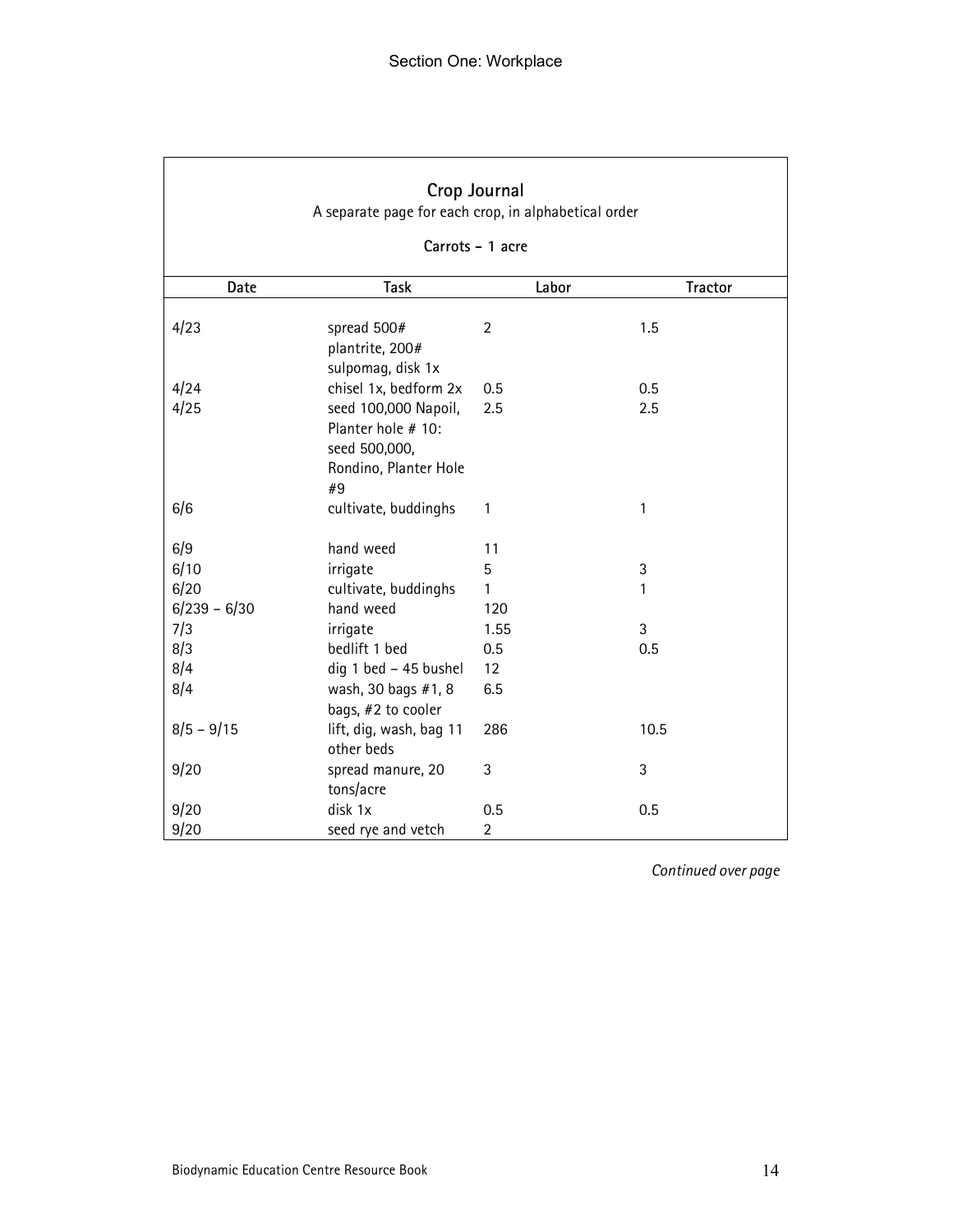I also keep a Page of Standards for rates of tasks that are done repeatedly. It is always updated and great to give employees an idea of what is expected; for example: bunching cilantro, 150– 200 per hour; spinach, 3 to 4 cases per hour; filling 3–inch pots, 60 trays per hour.

An important thing about record keeping is that it is a lot of hindsight. The numbers from this year will give you a lot of information at the end of the year and in the years to come.

Now for the Income side of the Profit equation. To accurately track yield, I use three things:

- Triplicate receipts to track all wholesale sales. Once copy goes to the buyer, one gets reconciled with payment and the last copy is used in the sales spreadsheet, described later.
- A farmers market book to track everything that is sold at the market each week.
- A CSA book to track everything distributed through the CSA.

This represents everything that is sold off our farm. I compile a spreadsheet with all the sales information. It has year-end total sales of each crop to each market, with subtotals both by crop and market.

Now you have accurate yields and expenses for each crop and can find out true costs of production and what kind of profit you made – or didn't make – for current prices. I create a crop enterprise sheet for each crop. See box below.

| <b>Crop Enterprise Sheet</b><br>not including all fixed cost; for comparing crops only |                          |  |
|----------------------------------------------------------------------------------------|--------------------------|--|
| <b>Peppers</b>                                                                         |                          |  |
| Per bed                                                                                | \$ cost                  |  |
| manure and disking                                                                     | constant                 |  |
| chisel and bedform                                                                     | 5                        |  |
| buy plastic                                                                            | 20                       |  |
| lay plastic                                                                            | 10                       |  |
| seed, soil, trays                                                                      | 73                       |  |
| 4 hours seeding, pricking                                                              | 40                       |  |
| heat, watering, overhead                                                               | 80                       |  |
| 3 hours transplanting                                                                  | 30                       |  |
| 4 hours Remay on and off                                                               | 40                       |  |
| 3 hours hand weeding                                                                   | 30                       |  |
| buy hay mulch                                                                          | 8                        |  |
| 1 hour apply mulch                                                                     | 10                       |  |
| 1 hour remove plastic                                                                  | 10                       |  |
| harvest to washroom 140 cases @ \$2/case                                               | 280                      |  |
| Total expense per bed                                                                  | \$3636                   |  |
| 1996 sales from 1 bed = $$2,549$                                                       | Net per bed = $$1,913$   |  |
|                                                                                        | Net per acre = $$22,956$ |  |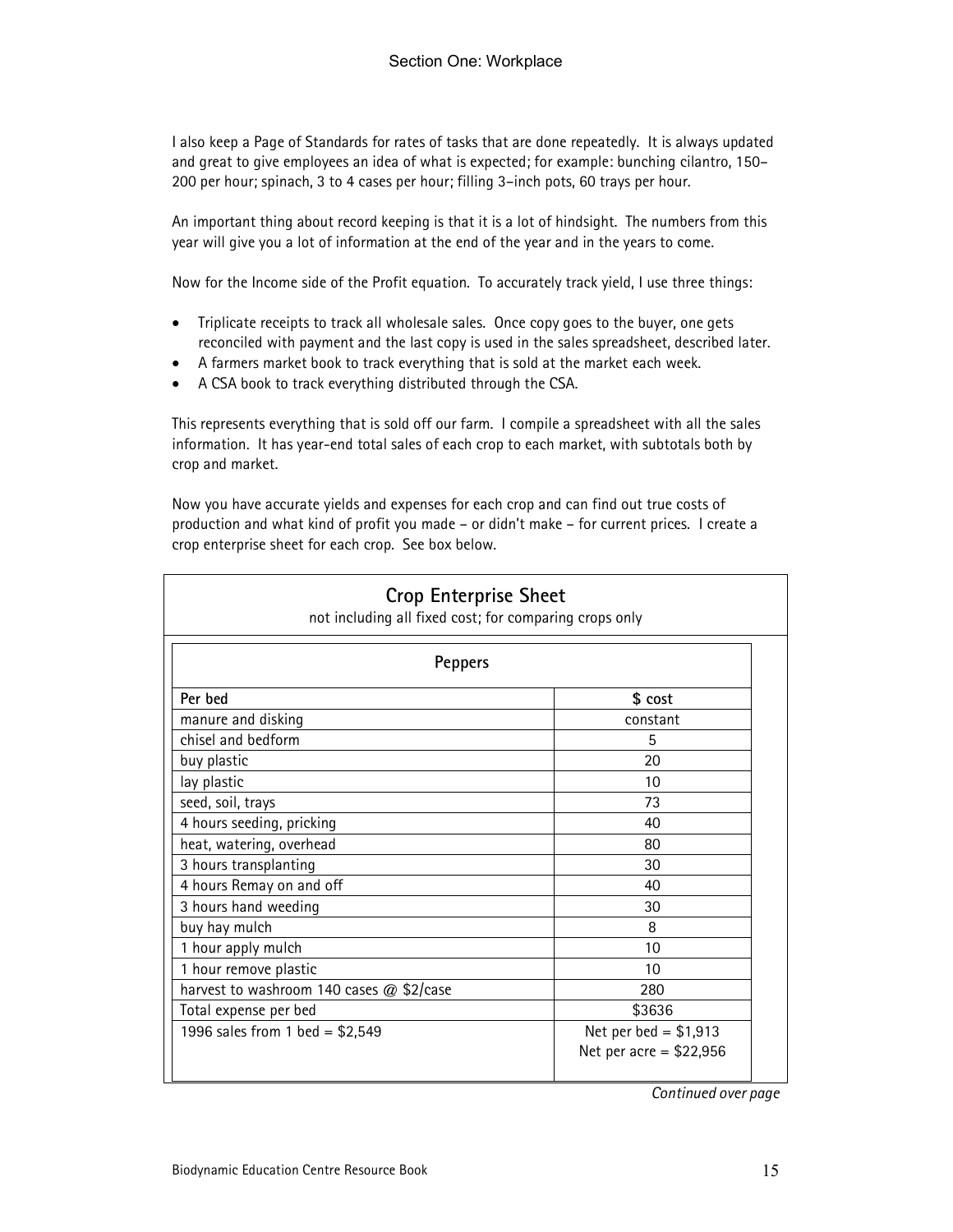The crop enterprise sheet for peppers opened my eyes. I never thought peppers an important crop, but this changed my mind. This example represents a good yield of peppers on black plastic with hay mulch, sold through the farmers market, the CSA and wholesale accounts. Fixed costs are not included; I use the enterprise sheet as an index to determine relative profitability. I compare crops side by side using direct variable costs and then only grow crops on the top of the profitability index. I extrapolate crop profits to an acre to more easily measure them.

For figuring labor costs, I use the average wage of \$7 an hour plus 8 percent workers comp plus 7.5 percent employee tax plus 15 percent retirement benefits (SEF IRA). When I work as one of the crew, I get paid on the crop enterprise sheet the average hourly wage, plus I get any profit generated by the crop.

For every tractor, I take the purchase price and any interest cost divided by the useful life (usually 10 years) and add in the annual fuel cost and average annual repair costs. This sum is divided by the average hours used per year.

I used to calculate all the costs for each crop but realized that it was more work than I needed to do. A lot of the costs are spread out over the entire farm operation and some costs, like general tillage practices, are similar for every crop. These costs are constant for each enterprise budget. The resulting net profit per acre is used to compare crops, and does give an idea of what you keep before paying fixed and non-direct costs (telephone, electricity, mortgage, insurance, coolers, people driving over irrigation pipe…). These bottom-line profit values have nothing to do with what you gross per acre, but rather what you keep. Gross revenue and profit are unrelated! Well, almost unrelated.

#### Farm for profit, not production.

There were a lot of surprises when I first did this analysis. For years, my average gross per acre was around \$5000. Some crops bombed, some did well. Now I have crops that NET me \$5000 or more per acre. With peppers as an example, that is a lot of money! It is something I never thought possible until I took the time to figure it out. Real farming happens from the neck up.

Some of my high-profit crops are small acreage. Some are 1/12th acre, some 1/10th acre, some 1/2 acre. But if I can piece a few acres of these together, it drastically increases my overall bottom line.

Once you compromise crop enterprise sheets for each crop, you can create an incredibly important piece of paper for your farm – an index of profitability. This index lists all crops in order of net profit. Be profit driven, not market driven, or production driven, or by gross sales figures. By growing crops that are the most profitable for you and your markets, you can't help but become more profitable. If you feel you have to grow certain less profitable crops for market synergy, challenge that paradigm. I sell at a farmers market and through a CSA and grow no sweet corn, and do fine. When customers ask why I don't grow sweet corn, I tell them I lose money growing corn and I buy it for personal use from my neighbors who feel corn is worthwhile to grow. Customers continue to support us, and purchase the crops that we do grow.

The last thing I want to do is brag or sound like some sensational article that says you can make 5 million dollars on a quarter acre. I just want you to realize that this seemingly confusing array of record keeping is worth the effort.

Written by Richard Wiswall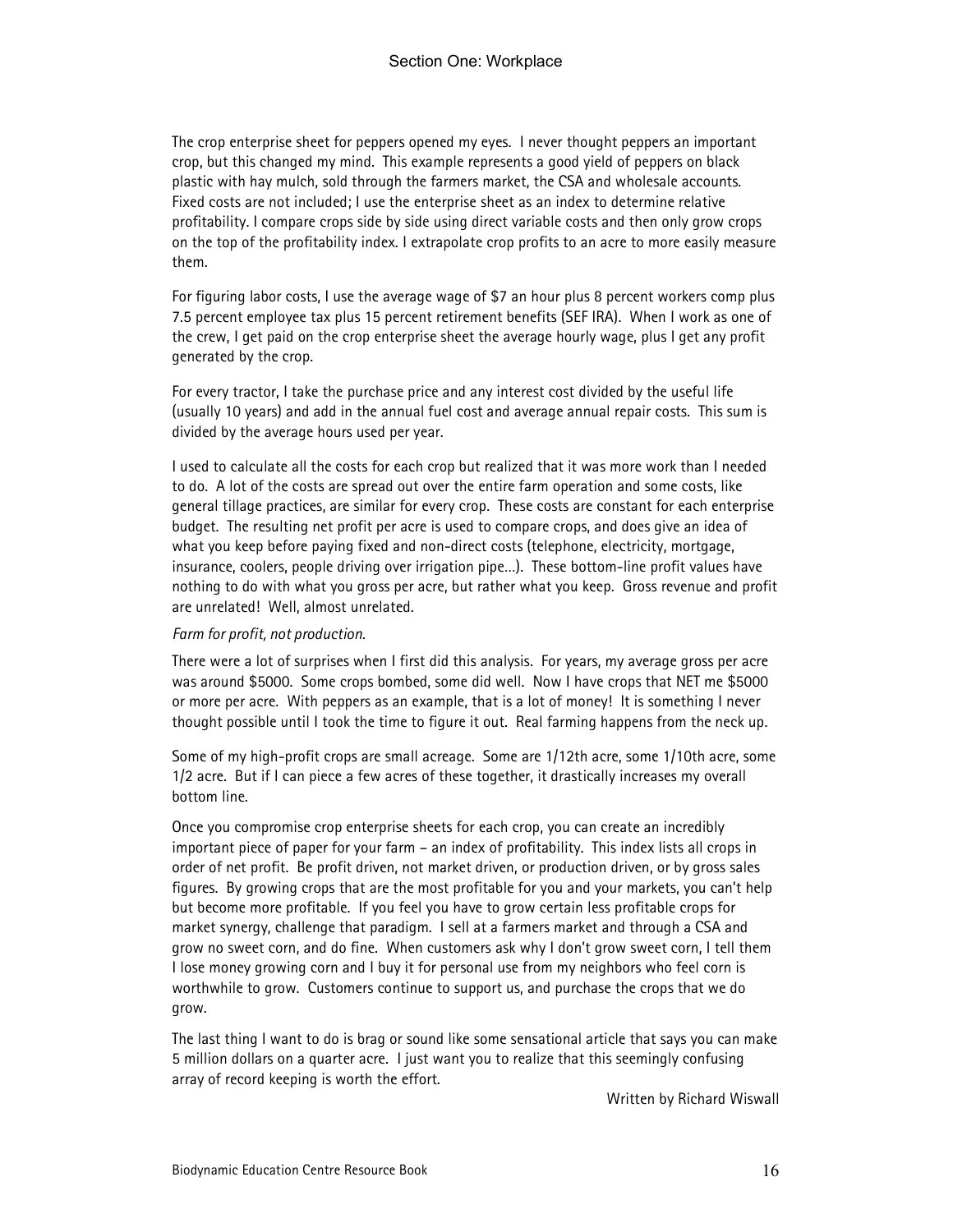# Diversifying the Farm Business

#### What is farm diversification?

Farm diversification is the introduction of non-traditional sources of income to the farm business. These income sources can come through developing other agricultural or nonagricultural enterprises. Diversification through alternative agriculture occurs when additional income is derived from a broader range of outputs, based on existing farm resources; examples are aquaculture, farm forestry and specialized crops or livestock production.

Diversification through non-agricultural enterprises occurs when additional income is derived from developing new service or processing opportunities; examples are farm tourism and accommodation, timber processing, distilling essential oils and manufacturing products from an existing farm. This last form of diversification includes value-adding. Value-adding occurs when farmers begin to manage their product further along the production-processing-marketingsupply chain. It is called value-adding because the farmer's income is increased by capturing the 'added value' as a raw product is transformed into a product with higher value.

#### Why diversify your farm business?

Both federal and state and territory government agencies encourage farm diversification as a valid form of rural adjustment in response to the increased risk and uncertainty that has characterized the Australian farming sector since the early 1980s. Ultimately, a farmer's decision to diversify may be motivated by a number of factors. More often than not, the farm's long-term financial viability is a critical factor, but lifestyle and family goals, along with environmental factors affecting the farm, are also common reasons for deciding to diversify.

Whatever the reason for diversifying, successfully implementing alternative farm enterprises is a risky business. It is not surprising therefore that all farm-management textbooks and case studies dealing with farm diversification emphasise the need for thorough planning and a realistic assessment of personal objectives, skills, resources and market prospects (see, for example, Hardaker at al. 1997; Haines & Davies 1987; Cahill 1993).

Options for Change, New Ideas for Australian Farmers, Rural Industries Resource Development Corporation, 2003, ISBN 0642 58598 9

# Agricultural Labor

In California, the conditions of agricultural labor are generally far below accepted social standards and legal protections in other forms of employment. Policies and programs are needed to address this problem, working toward socially just and safe employment that provides adequate wages, working conditions, health benefits, and chances for economic stability.

The needs of migrant labor for year-around employment and adequate housing are a particularly crucial problem needing immediate attention. To be more sustainable over the long-term, labor must be acknowledged and supported by government policies, recognized as important constituents of land grant universities, and carefully considered when assessing the impacts of new technologies and practices.

Sourced from http://www.sarep.ucdavis.edu/concept.htm#Themes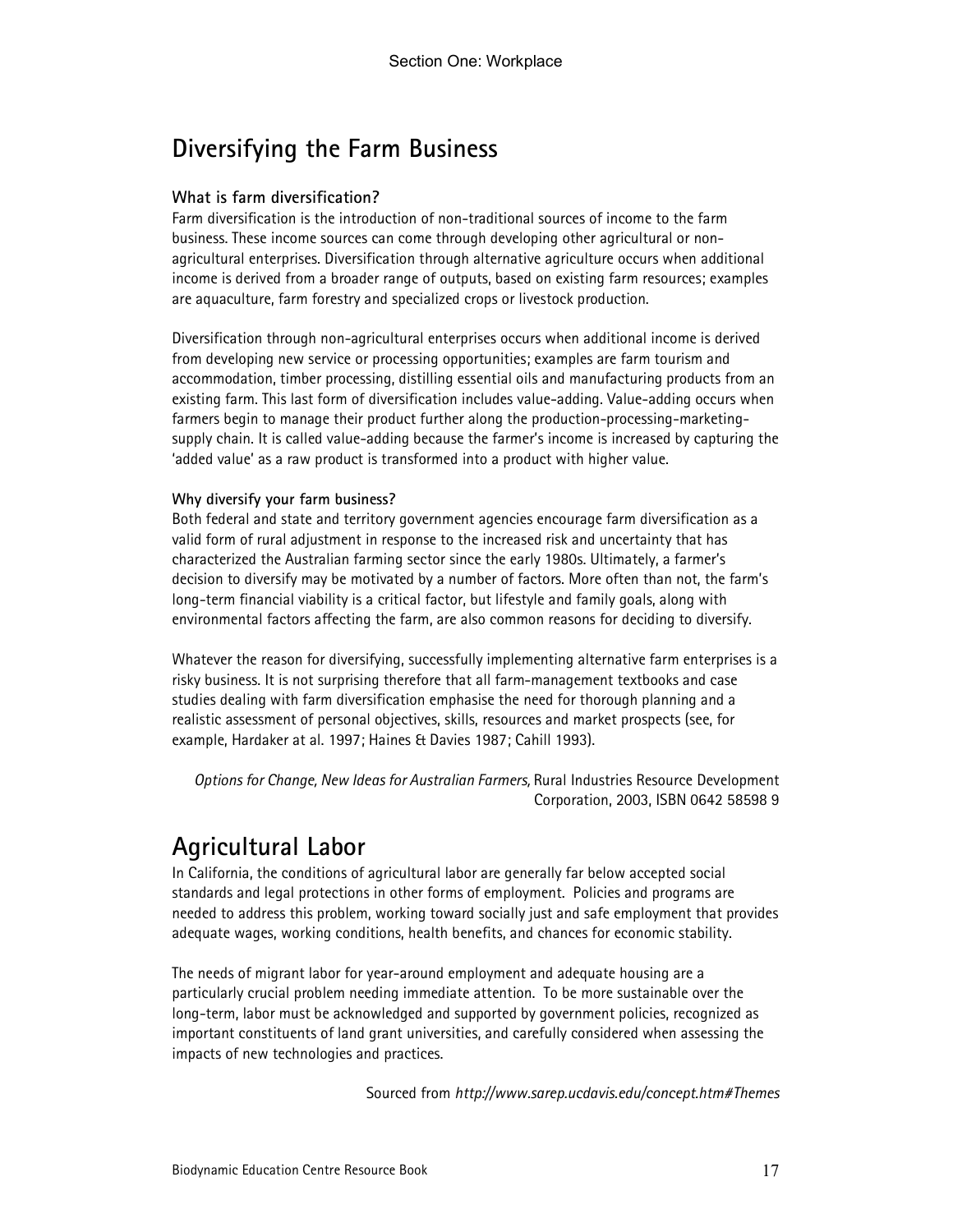# Legal and Licensing Requirements

Legal, legislative, statutory and quarantine requirements relevant to biodynamic workplace practices could include:

- taxation and superannuation
- relevant union bodies and employment contracts
- contractual arrangements for partnerships, trusts and other agreements
- corporations law
- award and enterprise agreements
- relevant legislation from all levels of government especially in regard to OHS, environmental issues, equal opportunity
- industrial relations, anti-discrimination
- requirements for land use
	- o agistment and leasing agreements
	- o licensing requirements for water use (irrigation)
	- o district strategies of landholders and authorities for pest, weed and disease management
	- o legislation relating to prohibited and restricted plant species
- statutory requirements for the handling, labelling and transportation of produce
- common law principles relating to property, stock, duty of care and due diligence
- common law principles relating to duty of care and due diligence
- licensing requirements for:
	- o waste water
	- o soil disturbance and conservation
	- o irrigation, water allocations, underground water
	- o landscape construction
	- o land-use regulations and requirements for site development and work activities
	- o natural bush clearing
	- o transport and equipment operation
	- o firearms
	- o chemical purchase and use
	- o access to and activities on private or protected lands
	- o management activities related to particular animals and plant species
- National standards, international agreements and relevant Codes of Practice:
	- o Code of Practice for the Welfare of Animals, Land Transportation of Animals, Export of Animals where applicable
	- o handling requirements for animals
	- $\circ$  stocking density for housing of animals must comply with biodynamic certification standards
- insurance requirements which could include:
	- $\circ$  public and professional liability
	- o product liability
	- o workplace structures
	- o areas of risk
	- o personal accident and sickness
	- o income insurance and superannuation
	- o life insurance
	- o workers compensation
	- o coverage for all assets, buildings, plant, crops and vehicles.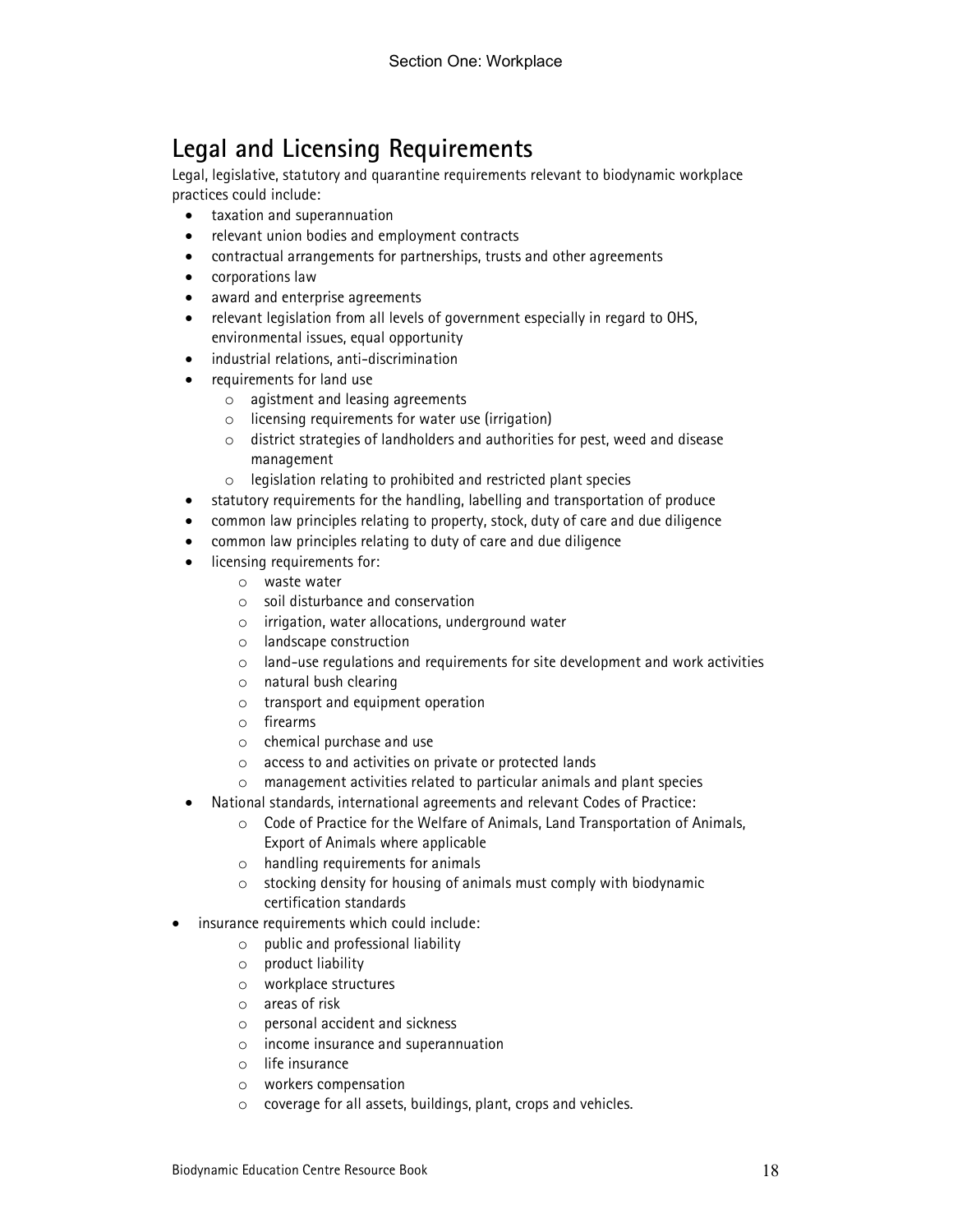# Hazards in the Workplace

Hazards could include but are not limited to:

- biological organisms
- diseases and safety when working with animals
- inquiry while using workplace tools, equipment and machinery
- damage, faults, malfunction or breakdowns of tools, equipment and machinery
- slips, trips and falls
- uneven surfaces
- manual handling
- noise
- air quality in the work environment
- burns including solar radiation.

# Emergencies in the Workplace

Emergencies could include but are not limited to:

- drowning
- poisoning
- snake and insect bite
- electrocution
- gas leaks
- personal threats
- animal attacks
- effluent and water supply breakdown
- leaking roofs
- falls from trees, buildings and large structures
- natural disasters (floods, fires and earthquakes)
- burns and smoke inhalation
- inappropriate use of firearms.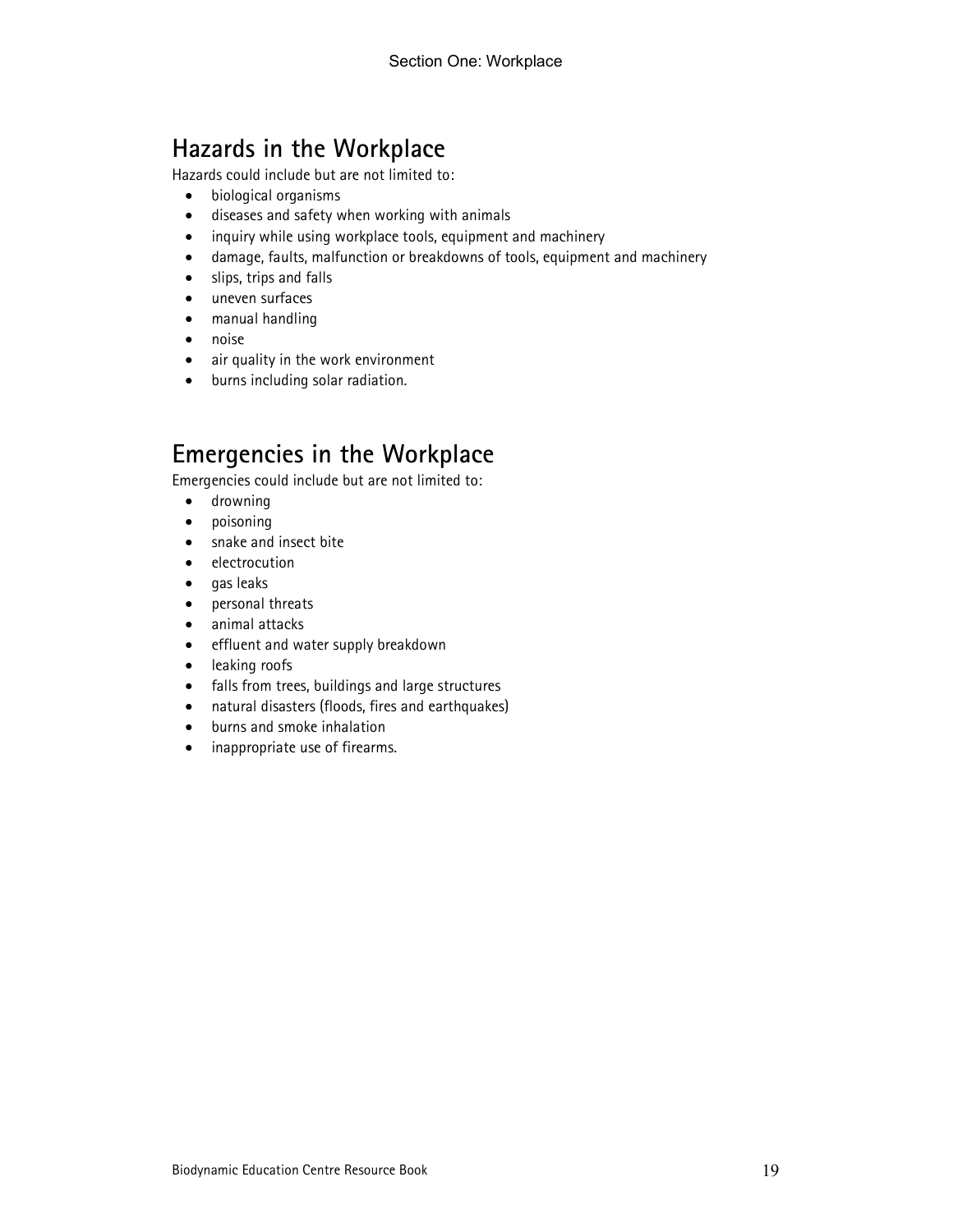### Risks Possible Risks to Production

#### Changes to personal factors

- Health factors.
- Availability of labour.

#### **Business**

- Financial resources.
- Changes in market conditions.
- Changes in commodity prices.
- Interest rate changes.
- Changing economic conditions.

#### Property resources

- Theft of property resources.
- Equipment and machinery breakdown.

#### Production, crops and livestock

- Availability of genetic materials.
- Availability of resources.
- Market changes.
- Pest and disease problems.
- Chemical contamination of the site from spray drift, water pollution, etc.

#### Changes in the physical environment:

- Availability of water.
- Weather and seasonal influences.
- Climatic influences such as floods, fires, droughts.
- Land degradation.

#### Biological and chemical contamination

- Soil, water and/or air pollution on the site or which cannot be controlled.
- Cross pollination from G.E. crops planted in the region.
- Contamination from chemical usage in local and regional areas.
- Pollution of the catchment areas in which the site is situated (air, soil and water).
- Prior land use resulting in soil degradation, soil erosion and chemical residues affecting which crops can be produced.
- Pest, weed and disease outbreaks on the site and in the local region.
- Contamination from inputs such as seeds, plants, plant materials, animals and food for animal and/or human consumption.
- Diseases affecting plants, animals and humans.

#### Legislative and licensing changes

• Affecting land use and the physical environment which includes rezoning of land, changes to biodiversity legislation, water allocation, natural bush clearing, and activities on protected lands.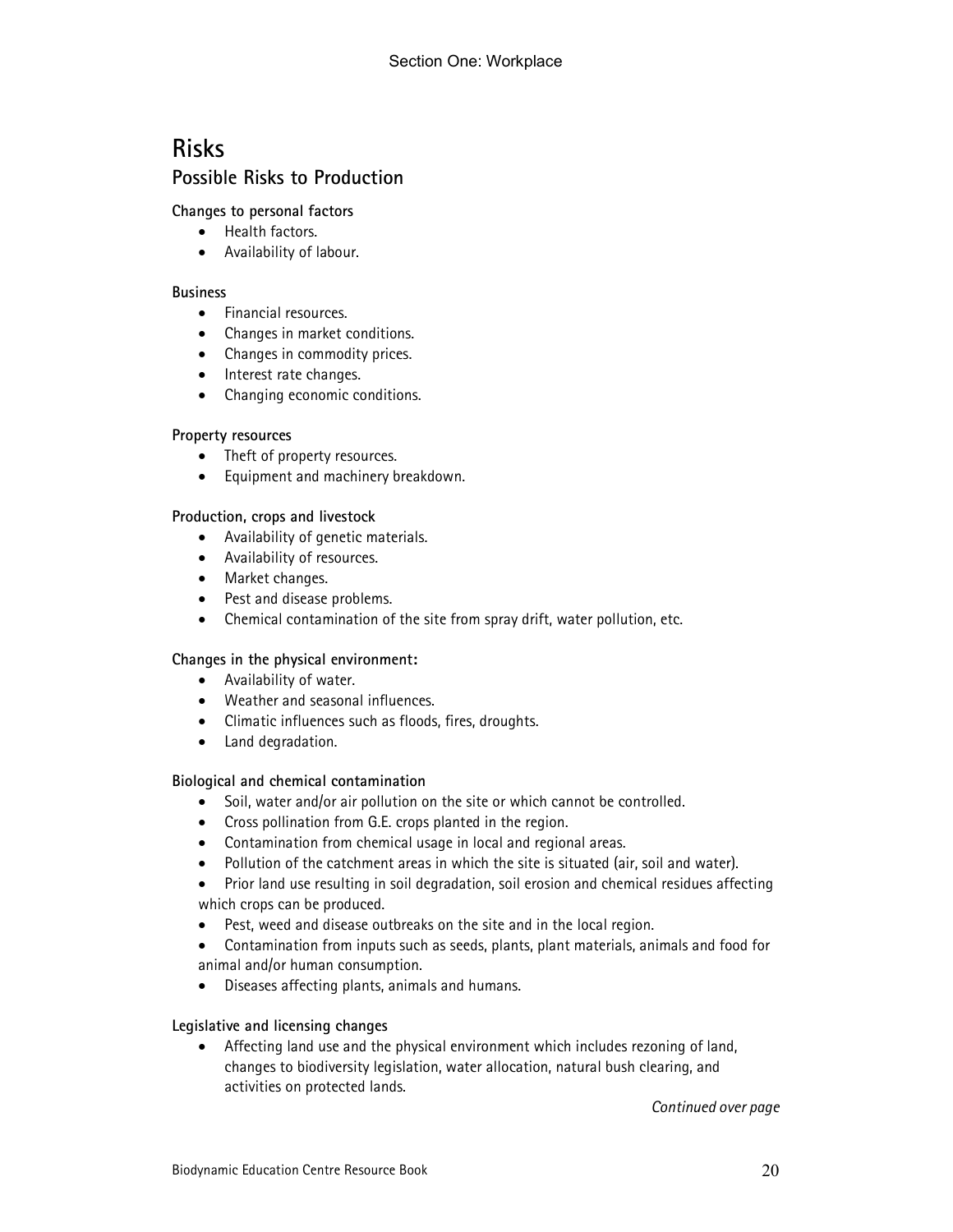#### External influences from the local region

- Impact of land clearing in the region.
- Impact of activities in the region.
- Electro-magnetic pollution from overhead electrical transmission lines, mobile phone towers.

#### National and international trends for likely risk factors

• Gather information and list other risk factors relating to national and international factors.

### Risk Management Strategies

| <b>Risks</b>            | Possible Strategies                                                                                                                                                                                                                                                                                                                                                                                                                                                                                                                                             |
|-------------------------|-----------------------------------------------------------------------------------------------------------------------------------------------------------------------------------------------------------------------------------------------------------------------------------------------------------------------------------------------------------------------------------------------------------------------------------------------------------------------------------------------------------------------------------------------------------------|
| General<br>requirements | using equipment according to quidelines and operating manuals<br>$\bullet$<br>ready access to all reporting and workplace documentation<br>making required resources available to manage OHS<br>$\bullet$<br>regular time spent in the workplace<br>talking to employees and people who come into the workplace about the<br>safety issues in their role<br>assessing level of risk to determine how likely or how serious the effects are in<br>the workplace<br>encouraging and supporting the use of the new skills/knowledge in the<br>workplace<br>others: |
| Personnel               | gaining a first aid certificate<br>$\bullet$<br>developing an emergency response plan<br>$\bullet$<br>ensuring access to emergency communication<br>access to appropriate medical treatment<br>ensuring there are first aid kits in every vehicle, residence and workplace<br>developing procedures to follow if an accident happens<br>having directions to your worksite and paddock plans available for emergency<br>personnel<br>others:                                                                                                                    |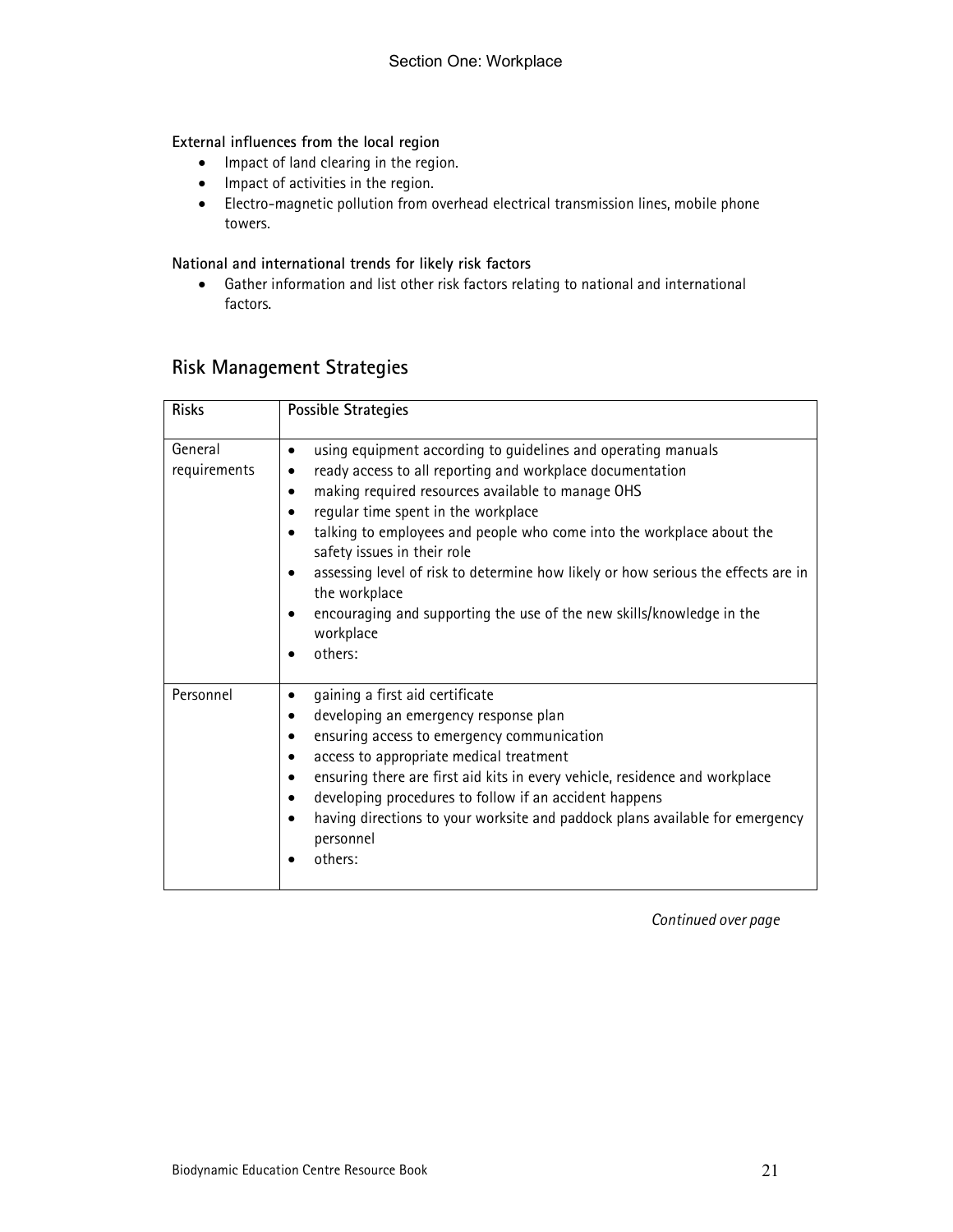| Production;   | changing cropping strategies and planting times<br>$\bullet$                        |
|---------------|-------------------------------------------------------------------------------------|
| Crops and     | cover crops<br>$\bullet$                                                            |
| livestock     | minimal tillage to reduce resource degradation risk<br>$\bullet$                    |
|               | crop rotation<br>$\bullet$                                                          |
|               | diversifying production:<br>$\bullet$                                               |
|               | developing new plant products<br>$\bullet$                                          |
|               | developing new animal products<br>$\bullet$                                         |
|               | value adding to produce<br>$\bullet$                                                |
|               | expanding range of crops                                                            |
|               | seed production                                                                     |
|               | establishing a nursery for plant production.<br>$\bullet$                           |
|               | maintaining secure water and food supplies<br>$\bullet$                             |
|               | provision of shelter for livestock<br>$\bullet$                                     |
|               | moving stock<br>$\bullet$                                                           |
|               | insurance cover                                                                     |
|               | security systems<br>$\bullet$                                                       |
|               | use of integrated pest management systems<br>$\bullet$                              |
|               | others:<br>$\bullet$                                                                |
|               |                                                                                     |
| Financial and | development of financial buffers<br>$\bullet$                                       |
| property      | risk management strategies to minimise or protect financial situation;<br>$\bullet$ |
| resources     | manage price selling through forward selling<br>$\bullet$                           |
|               | insurances<br>$\bullet$                                                             |
|               | good management and proper maintenance                                              |
|               | use of auxiliary power supplies<br>$\bullet$                                        |
|               | securing equipment and buildings<br>$\bullet$                                       |
|               | security systems<br>$\bullet$                                                       |
|               | making full range of biodynamic preparations on-site<br>$\bullet$                   |
|               | establishing a self-contained system<br>$\bullet$                                   |
|               | others:<br>$\bullet$                                                                |
| Floods        | soil cultivation and planting practices to maximise water penetration<br>$\bullet$  |
|               | improving soil structure<br>$\bullet$                                               |
|               | maintaining good soil humus levels and organic matter<br>$\bullet$                  |
|               | maintaining vegetation<br>$\bullet$                                                 |
|               | maintaining flood mitigation works and drainage controls                            |
|               | maintaining feed supplies<br>$\bullet$                                              |
|               | changing stocking rates<br>٠                                                        |
|               | access to higher land in flood conditions<br>$\bullet$                              |
|               | removal and/or relocation of stock<br>$\bullet$                                     |
|               | provision of shelter for livestock<br>٠                                             |
|               | others:                                                                             |
|               |                                                                                     |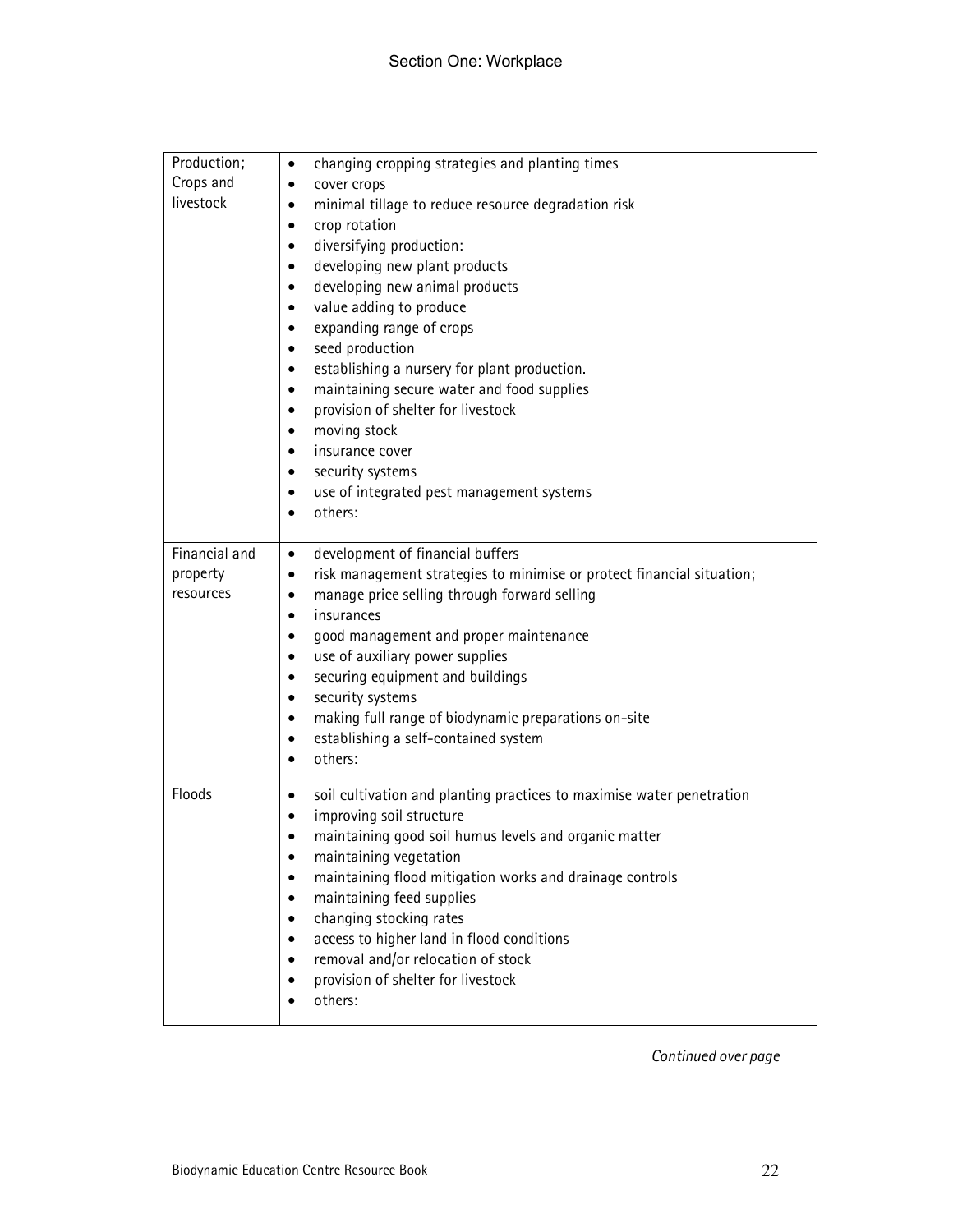| Biological and | plan to use quarantine areas for plants and animals from non-biodynamic<br>$\bullet$                                                          |
|----------------|-----------------------------------------------------------------------------------------------------------------------------------------------|
| chemical       | production systems (min. 3 weeks)                                                                                                             |
| contamination  | encouraging bush regeneration, re-vegetating areas and/or establishing<br>$\bullet$                                                           |
|                | shelter belts to act as buffer zones for spray drift                                                                                          |
|                | maintaining buffer zones such as roads, rivers, forests<br>$\bullet$                                                                          |
|                | use of non-food crops to take up resides from contaminated soil<br>$\bullet$                                                                  |
|                | increasing the biological life of the soil<br>$\bullet$                                                                                       |
|                | physical removal of soil<br>$\bullet$                                                                                                         |
|                | planting water loving trees, shrubs and/or reed beds to filter contaminated<br>$\bullet$<br>water                                             |
|                | establishing drainage ditches<br>$\bullet$                                                                                                    |
|                | using alternative water supplies<br>$\bullet$                                                                                                 |
|                | establishing and maintaining a self-sustaining closed system<br>$\bullet$                                                                     |
|                | implementing procedures to address source of contamination<br>$\bullet$                                                                       |
|                | consulting with appropriate personnel to encourage the use of non-chemical<br>$\bullet$<br>production methods and to change adverse practices |
|                | use of Packaging Codes to trace products<br>$\bullet$                                                                                         |
|                | for contamination through equipment and vehicular usage;<br>$\bullet$                                                                         |
|                | use of specially designated areas for parking<br>$\bullet$                                                                                    |
|                | use of decontamination procedures for vehicles entering designated areas<br>$\bullet$                                                         |
|                | and/or quarantine site                                                                                                                        |
|                | designated tools and equipment for use only in the quarantine site<br>$\bullet$                                                               |
|                | for contamination through use of personnel clothing/footwear<br>$\bullet$                                                                     |
|                | use of appropriate hygiene procedures<br>$\bullet$                                                                                            |
|                | use of appropriate specially designated clothing<br>$\bullet$                                                                                 |
|                | foot baths (see photo)<br>$\bullet$                                                                                                           |
|                | others:<br>$\bullet$                                                                                                                          |
| Droughts       | soil cultivation and planting practices to maximise water penetration<br>$\bullet$                                                            |
|                | improving soil structure<br>$\bullet$                                                                                                         |
|                | maintaining good soil humus levels and organic matter<br>$\bullet$                                                                            |
|                | maintaining vegetation/ground cover<br>٠                                                                                                      |
|                | maintaining feed supplies (min 18-24 months storage)<br>٠                                                                                     |
|                | reducing stocking rates and production activities<br>$\bullet$                                                                                |
|                | adjistment<br>$\bullet$                                                                                                                       |
|                | conserving and maintaining water supplies<br>$\bullet$                                                                                        |
|                | others:<br>$\bullet$                                                                                                                          |
| Fires          | clearing and maintaining fire breaks<br>$\bullet$                                                                                             |
|                | limiting fuel in vegetated areas<br>$\bullet$                                                                                                 |
|                | planting of fire retardant species<br>$\bullet$                                                                                               |
|                | providing fire fighting equipment<br>٠                                                                                                        |
|                | establishing secure water supplies<br>$\bullet$                                                                                               |
|                | identifying safe havens for stock<br>$\bullet$                                                                                                |
|                | others:<br>٠                                                                                                                                  |
|                |                                                                                                                                               |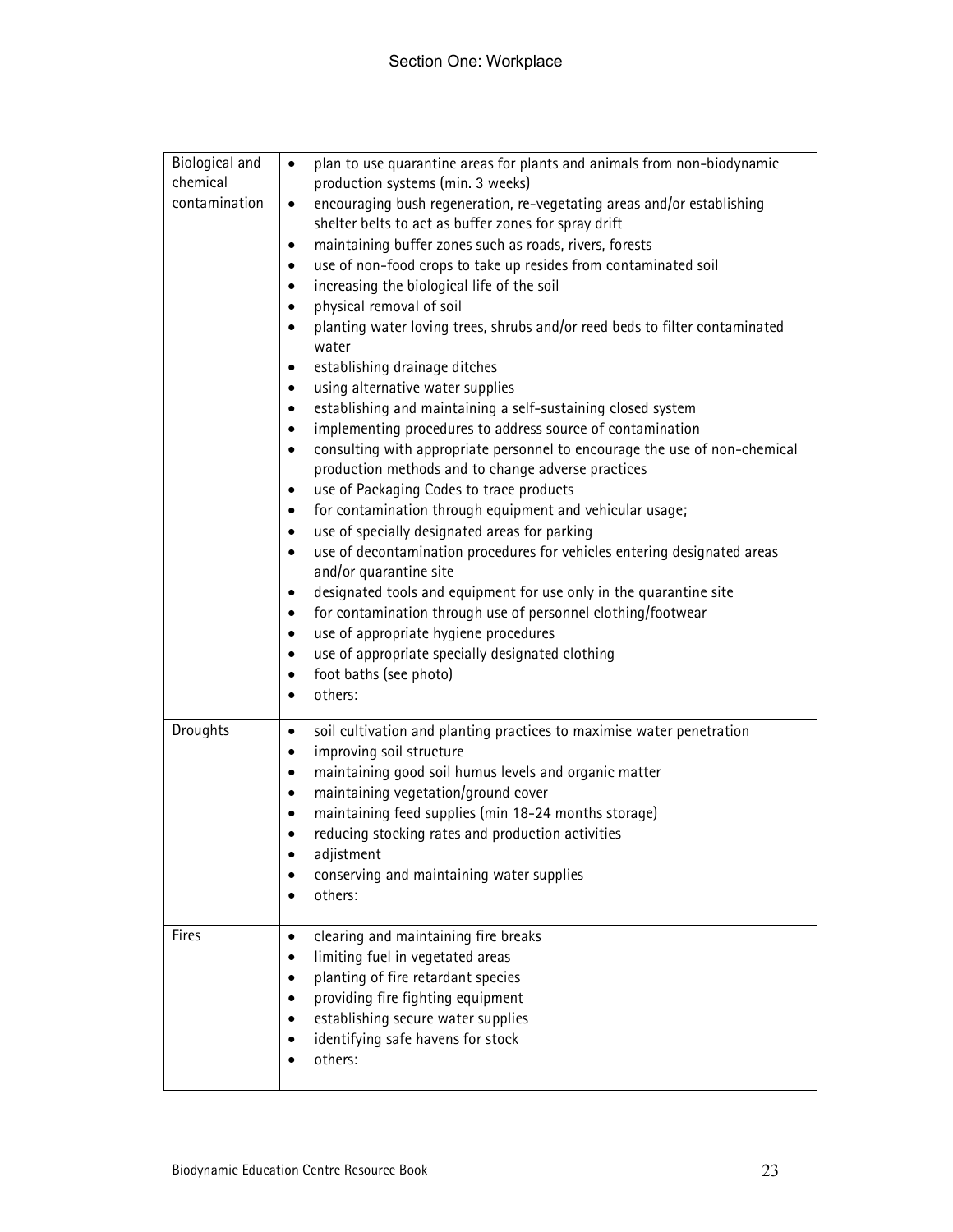# Marketing

### Marketing Options

- potential for greater penetration of existing markets with existing products or services
- new products or services for existing markets
- new products or services for new markets
- extending, expanding or changing an existing business
- export markets
	- non-certified production
	- fully certified production
	- value adding of produce
	- direct sales from on-farm selling or market stalls
	- community supported agricultural systems
	- regional markets such as shops, hotels, restaurants, processors
	- large retailers such as supermarkets and wholesalers
	- marketing opportunities brought about through joint ventures, cooperative ventures, strategic alliances, franchising
	- identifying the resources required for identified market options include:
		- o transport
		- o time and labour especially if value adding to produce
		- o financial
		- o storage facilities
		- o sufficient quantities of high quality produce
		- o farm shop or stall
- undertaking a risk assessment to assess quality and integrity for marketing method.

### Diversifying Marketing

Diversifying marketing to reduce the economic risk

The income of many farmers depends directly on the sale of the harvest of one or two crops. If prices for these commodities drop, these farmers inevitably face tremendous problems. Even with stable prices, large losses can occur when yields suddenly drop, e.g. due to pest or disease incidence which could not be sufficiently controlled.

Diverse farms with a range of crops will suffer less from price fluctuations or yield reductions of single crops. Crop diversity therefore is not only helpful for establishing a balanced ecosystem and avoiding the spread of pests and diseases. It also helps the farmers to avoid taking a high economic risk.

> IFOAM Training Manual for Organic Agriculture in the Tropics, 2003, Complied by FiBL, ISBN 3-934055-25-7 Performance of Organic Farms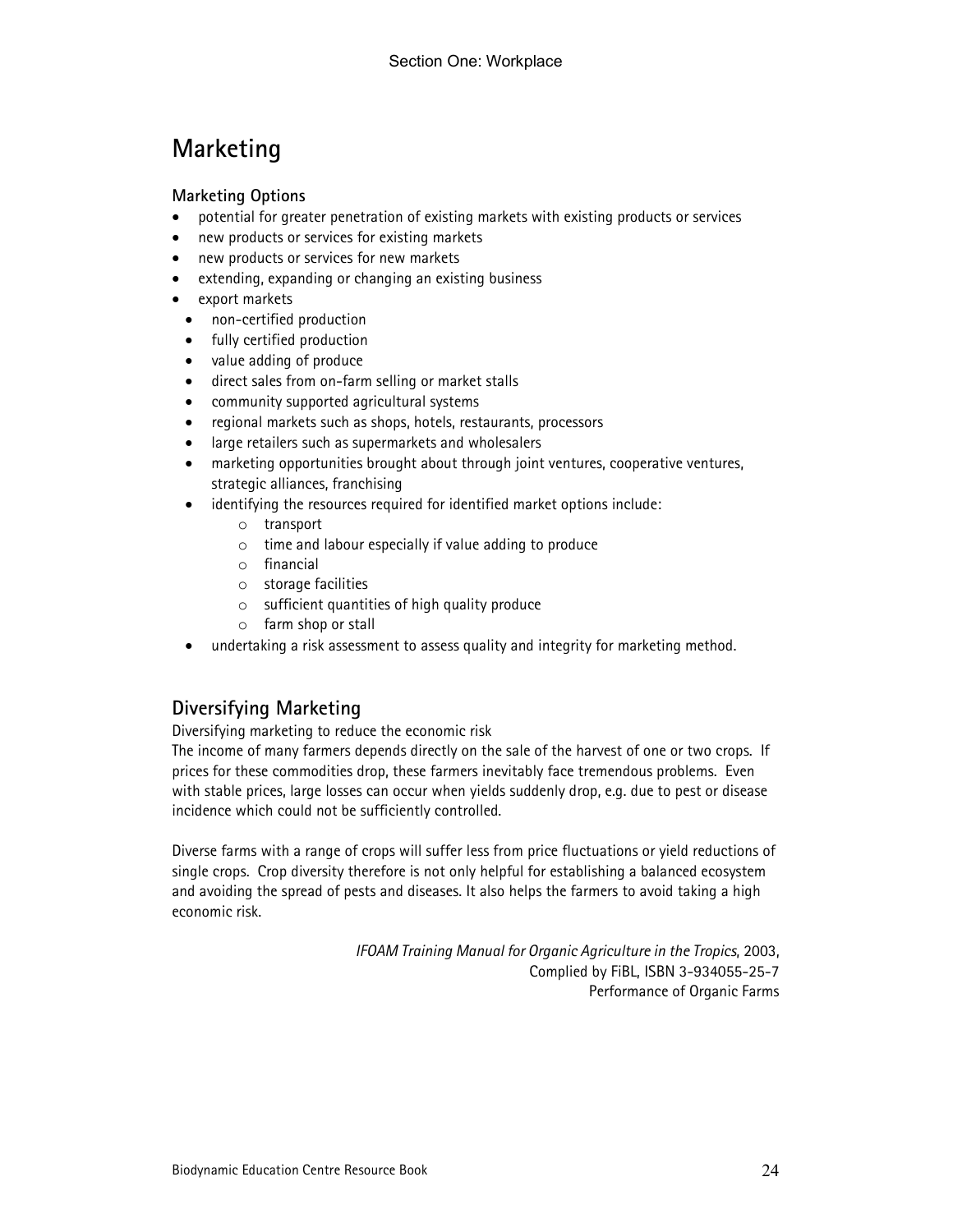#### Tips on Marketing

Sell to your local area first, then sell to the big markets Set your own price and insist your farm be advertised

Don't sell more than 15% to supermarkets

Be careful about selling to large organisations – if you have a good product they will want to take the lot – this means your local markets will miss out (and they are your more reliable source of a steady, fair income)

Selling out to large companies allows them to dictate the market price and before long prices drop.

#### Tips on Marketing Locally

Establish markets for first grade produce in restaurants, hotels, organic food outlets, etc. Establish a 'seconds' market – for jams, sauces etc.

Develop varied packaging to suit different product outlets – e.g. individual packs, bulk (always check prices)

Be innovative with your products

The secret is to be able to maintain a regular supply

#### Value Adding

In order to increase the market value of the farm products, farmers can:

- Choose products which are of high market value (e.g. medicinal plants, spices, etc.).
- Achieve a better quality for the products, e.g. by improved handling.
- Engage in simple on-farm processing like threshing, milling, fermenting, grading, cleaning etc.
- Produce processed goods, e.g. jams, dried fruits, pickles etc. Produce dairy products (cream, butter, cheese, yoghurt, curd etc.).
- Store products, as off-season prices are sometimes considerably higher for certain crop.

IFOAM Training Manual for Organic Agriculture in the Tropics, 2003, Complied by FiBL, ISBN 3-934055-25-7 Performance of Organic Farms

### Marketing Strategies

| Direct Marketing                | Intermediary Distribution |
|---------------------------------|---------------------------|
| Community supported agriculture | Retailers                 |
| Farmer's markets                | Wholesalers               |
| Home delivery services          | <b>Distributors</b>       |
| Internet service                | <b>Brokers</b>            |
| Pick-your-own                   | Co-operatives             |
| Mail order                      |                           |
| Roadside stands                 |                           |
|                                 |                           |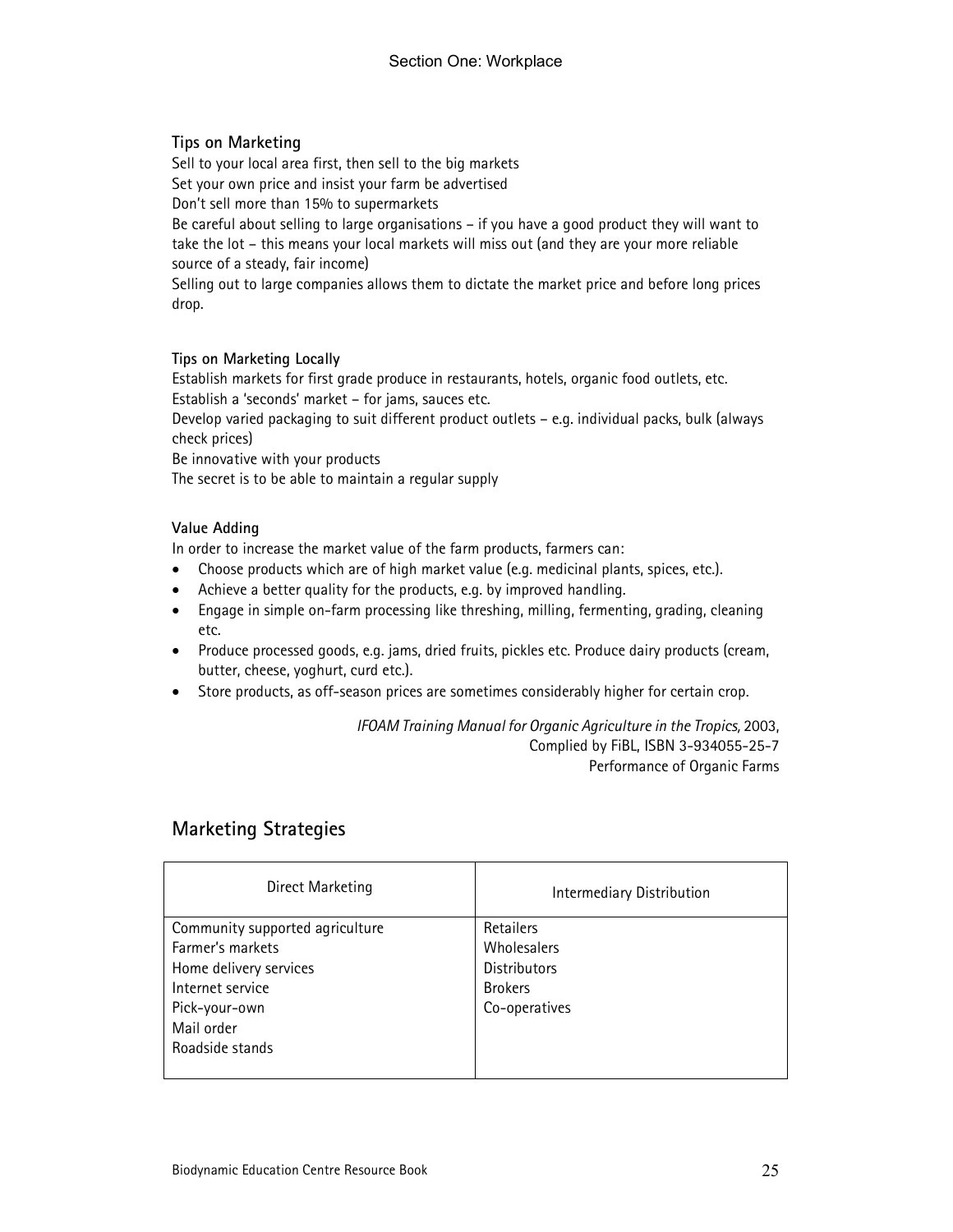#### Advantages of Marketing Strategies

Direct sales from on-farm selling or market stalls including community supported agricultural systems:

- direct contact with customers
- building personal trust
- higher prices by avoiding retailers or wholesalers
- independence
- permanent income.

Regional markets such as shops, hotels, restaurants, processors:

- direct contact to buyers
- contracts for purchases
- adaptation of production to meet demand.

Large retailers such as supermarkets and wholesalers:

- large quantities can be sold
- regular demand
- contracts for purchases
- possible collection from the farm.

#### Export:

- possible higher price level
- access to large and growing market
- contracts for purchases.

#### Disadvantages of Marketing Strategies

Direct sales from on-farm selling or market stalls including community supported agricultural systems:

- small potential clients
- extra workload
- required broad range of products
- investments in shop and storage facilities
- no guarantees.

Regional markets such as shops, hotels, restaurants, processors:

- lower prices
- irregular demand
- transport requirements.

Large retailers such as supermarkets and wholesalers:

- no contact with customers
- risk of dependency
- low prices
- production to meet buyer demands.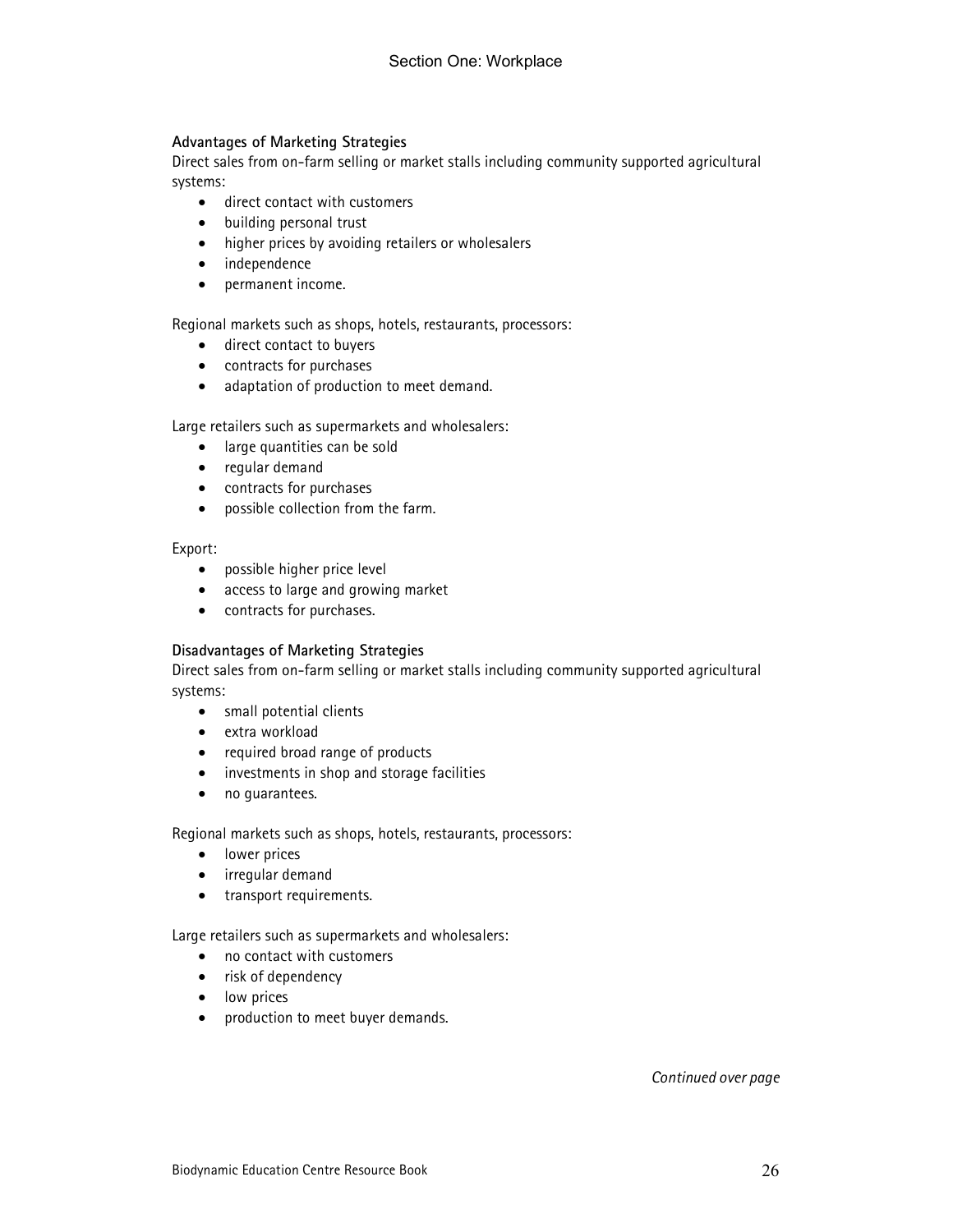#### Export:

- no contact with customers
- risk of dependency
- low prices
- production to meet buyer demands
- very high competition
- transport miles causing spoilage
- certification requirements.

#### Accessing Better Markets

The income depends on the quantity of yield and on the prices of the products paid in the market. In some countries, farmers get exploited by middle men who pay low but sell at a high price. If this is the case, direct marketing of products can be an option.

Many farmers expect to get a premium price for their organic products, as they are of better quality (less pesticide residues, better taste etc.). In many countries, however, the market for organic products with premium prices is still very small. Wholesalers may offer sales guarantee in return for a regular supply of certain items. As a single farmer may not be able to provide a sufficiently big quantity to the wholesaler, forming producers association can be advantageous. Export markets are promising due to the sometimes high premium price paid for organic quality. However, it is very difficult to meet the requirements of these markets, and usually only groups of farmers linked with professional traders are capable of surpassing the hurdles.

> IFOAM Training Manual for Organic Agriculture in the Tropics, 2003, Complied by FiBL, ISBN 3-934055-25-7 Performance of Organic Farms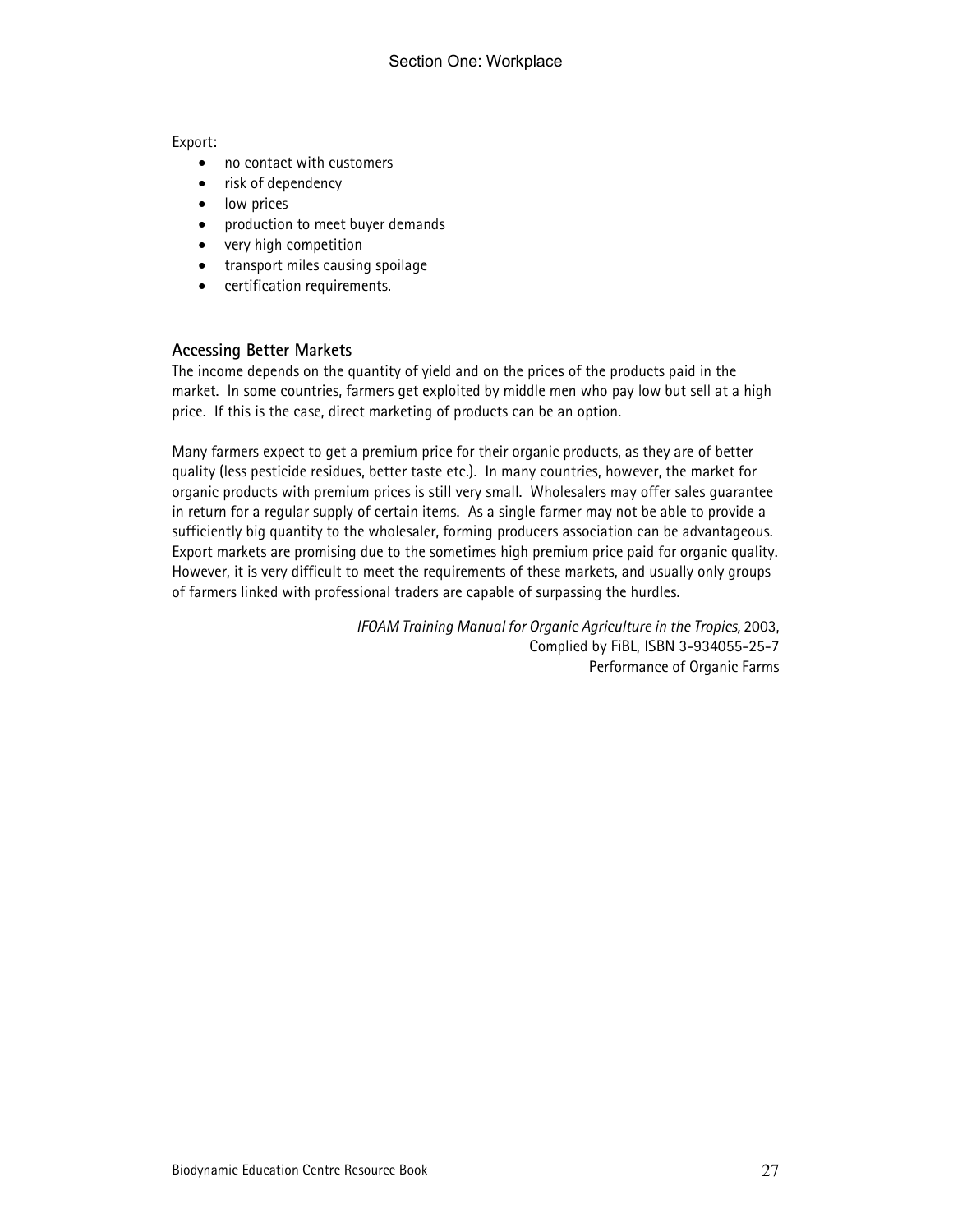### Successful Marketing

There is no 'correct' path that will ensure success in undertaking farm diversification, but there are a number of elements that can help to reduce the risk. Three factors that are critical to success are thorough planning, investigation and assessment of the options; good management; and effective marketing.

#### Thorough planning, investigation and assessment of the options

- Assess your personal and family goals, skills and objectives, as well as you farm's resources, the possible complementarities and the potential impacts of the proposed new business on the existing farm business. Some of the questions that need to be asked are: How much time will be taken up running the new business? How will this affect the management of the rest of the farm business? Will you need to employ staff or contractors?
- Develop budgets and carry out cash-flow, break-even, cost-benefit and other financial analyses of the diversification option. Seek advice from independent consultants and peers. Assess markets for the new business by speaking to potential clients, and gain a good understanding of their needs and your ability to meet those needs.
- Create a business plan. This should be the basis for developing the business and will help in obtaining finance. Decide on the most suitable business structure, keeping in mind the relationship with the existing farm business. A common pitfall in developing budgets for new businesses is to overestimate income and underestimate the costs of running the business. Be realistic in your budgeting.

#### Good management

- Once you have decided to go ahead with the venture, good management becomes the critical success factor.
- Good management includes developing good business relationships with staff and clients. It also requires continual assessment and evaluation of the business's financial health and whether you are meeting your goals and objectives.

#### Effective marketing

• Marketing your product is essential if the business is to survive. Your marketing strategy needs to identify who your clients are, what sort of product they are interested in, how you can best promote your product to them and, most importantly, how you can provide your product to them in a way that satisfies their needs.

Options for Change, New Ideas for Australian Farmers, Rural Industries Research and Development Corporation, 2003, pgs 6,7, ISBN 0642 58598 9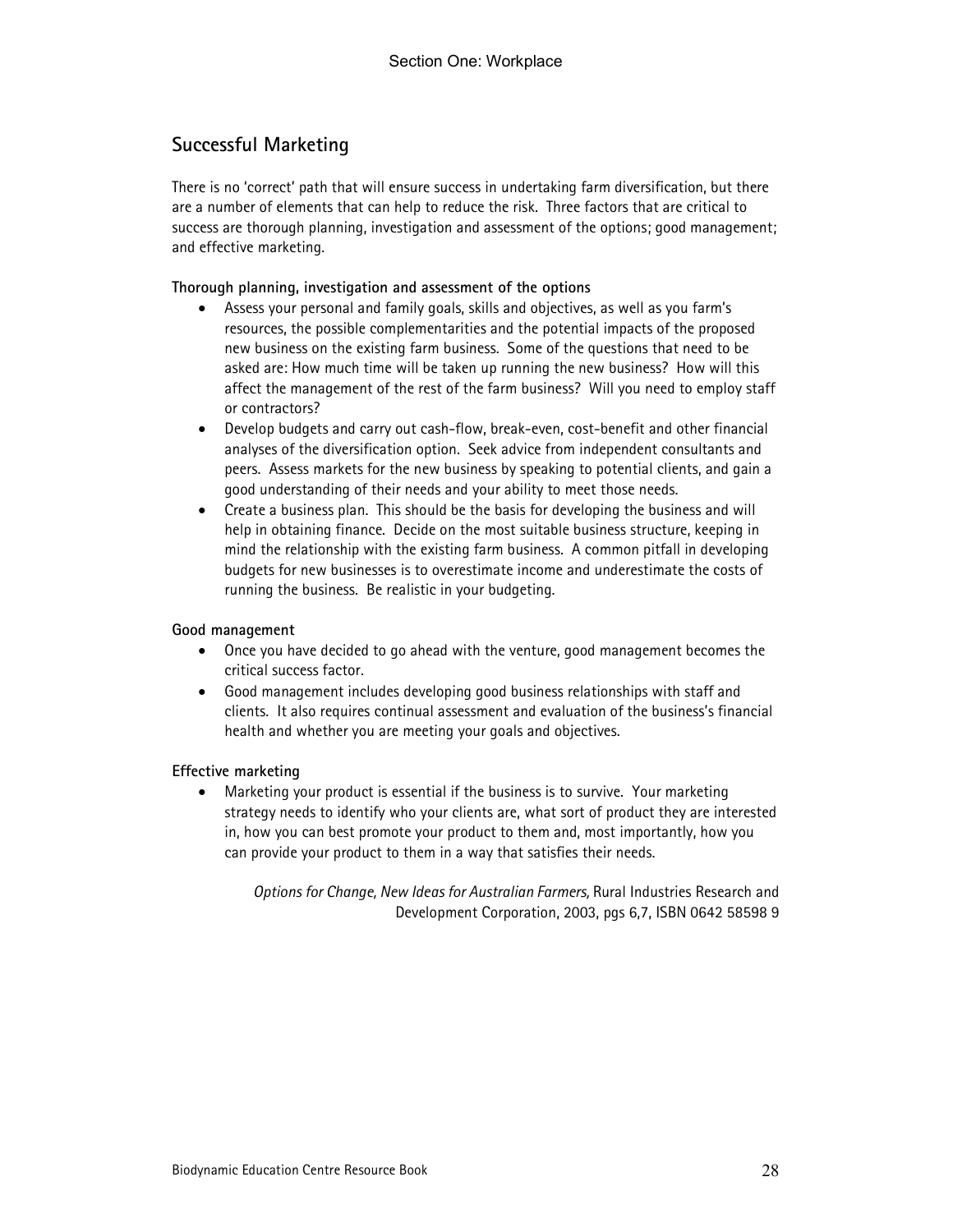### Marketing Possibilities

A program can be set up for any degree of participation or non-participation by the customers, depending on the desires of a particular group.

- The customers could help with harvesting and distribution as in a food co-op, or the farm could hire interested customers or outsiders for picking and packing.
- The vegetables can be made available "as picked", or the farm can wash and bunch for a more professional presentation.
- The customers could come to the farm (say, twice a week) to pick up their food supplies, or the farm could deliver to a centralized pick-up spot (in a town or a city) or to individual customer on whatever schedule was selected.
- The farm could provide just the raw materials, and the customers would be responsible for any processing. Or the farm could freeze or can the storage items for the customers and provide them with the finished products.
- The customers could store out-of-season foods in their own freezers and cellars, or the farm could provide bulk facilities for freezing and storing that the customers could draw upon as needed.
- There could be a specialized list of products supplied each week throughout the year, and customers could have the flexibility to request greater quantities of one or the other item, either by paying more or by trading off against something else: more Chinese cabbages, less lettuce; more chicken, less pork.
- The length of the fresh produce season can vary. Growers in a summer-vacation-home area may find a perfect match between the outdoor production season and when potential customers are in residence. If customers are available, the production season can be doubled with simple greenhouse protection at either end. Obviously, the longer the season of availability, the more attractive the program is to potential customers.
- A program could also be conducted in partnership with another organisation. Back in the late 1970s we set up such an arrangement with a nearby food co-op. We called it the "organic grab-bag." It was a bag of vegetables at fixed price, but with no guarantee of the contents other than that it represented a great value for the money. People would sign up in advance and we would fill the bags with whatever kinds of crops were plentiful that week. We deducted an annual 10 percent when the co-op began supplying the pickers (who received co-op work credit for their participation). It was a wonderful arrangement. We got paid for excess crops that might otherwise have gone unsold. The buyers got a great value and took care of the harvesting, packaging, and delivery. All we had to do was show them where to pick and provide the minimal amount of instruction. The opportunity exists to make similar arrangement with any organized group.
- From my marketing experience I would suggest that the more services a subscription program provides, the more attractive the program will be in a world ever more attuned to supermarket convenience. Although as a producer I know that quality is my first consideration, I realize that for many potential customers – those who are not aware of differences in quality – service and convenience rank higher. If I want their business, I must take account of that reality.

Coleman, E., The New Organic Grower, Chelsea Green Publishing, White River Junction, VT 05001, 1995, pgs 201-202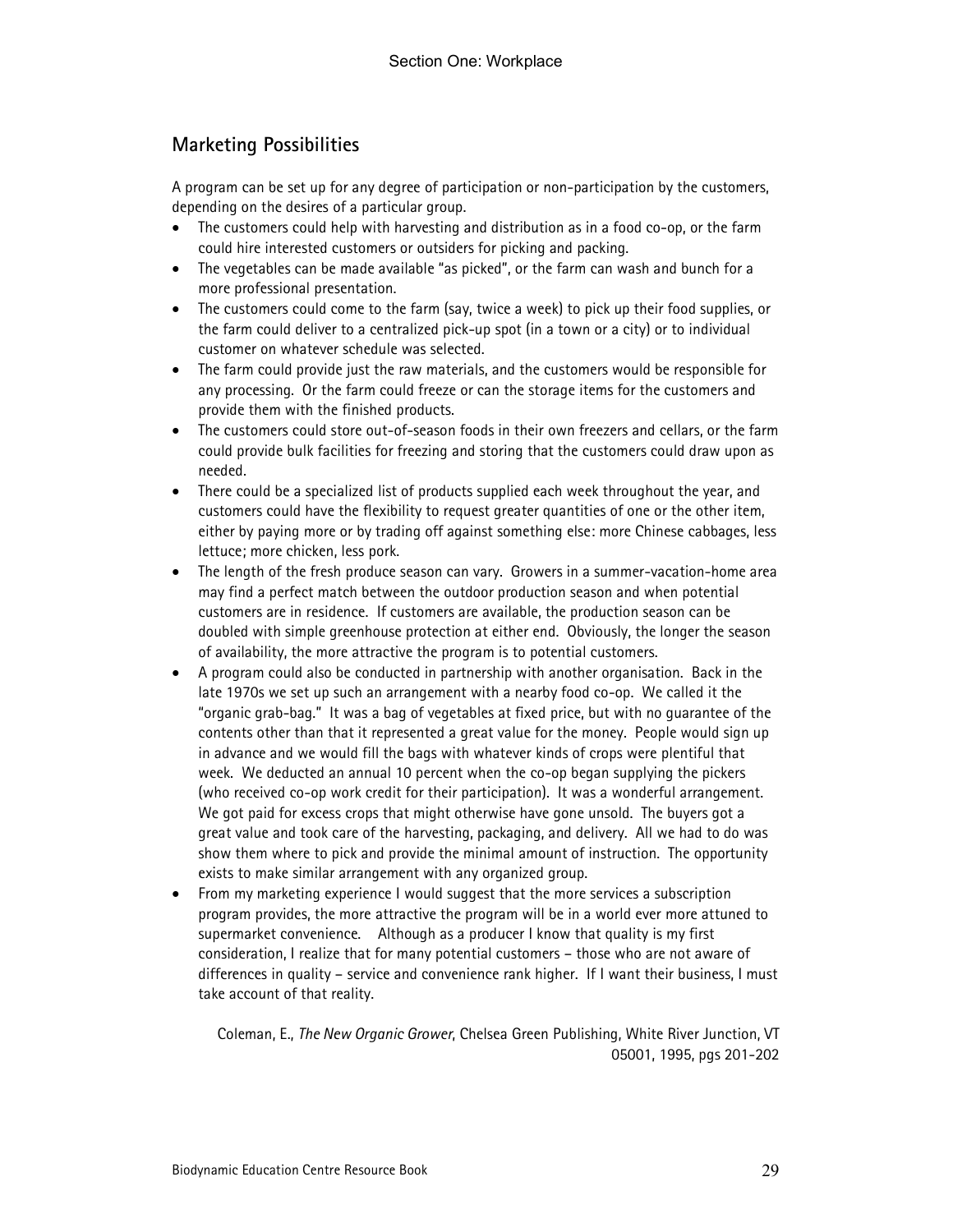### Marketing – The Community Farm

In search of economic sustainability on the farm, many marketing options are available to us at Tarremah Community Farm in Southern Tasmania. There has been a continual fine tuning of the methods of selling vegetable produce.

The decision to market one way or another will influence many facets of your farm enterprise, what to grow, how much to grow, crop rotations, diversity on the farm, farmers time away from the farm doing marketing, number of phone calls at night, cash flow, level of contact with consumers and on it goes.

Generally the more time marketing, the time and energy available to produce the goods. Also biodynamic sustainability will need to encompass cultural and social expression. The farms decision making cannot be sustainably dominated by economics. If this is the case, the result will be monoculture. The nuances of nature, the indications gleaned through observation are likely to be blurred if we see a crop purely from a dollar point of view.

Marketing is mostly about developing relationships between the consumer and the producer. The closer these two become, the greater the appreciation for the product and the greater the level of support. There can develop an understanding of each others needs, so as to continue the marketing relationship. The closer the consumer of our produce is to the farm, the shorter the distance between sourcing inputs, that is; labour, fertility, energy, seeds etc. the more profitable the farm becomes. The ideal being a closed farm system where the farm generates its sustainability.

The marketing option that works for you and the farm organism will ideally mirror your values and needs. An outline of some points to consider in these options follows:

#### Wholesale/Supermarket

If your farm is structured to specialise in a few lines, you may be tempted to seek the larger markets to take all your produce in one hit. Be wary of relying on a few outlets, it may be better to spread your risk in the marketplace by distributing to numerous suppliers. This is a scale related to strategy, obviously you don't want to do a lot of running around with small quantities of produce to many outlets. However if you do supply only a few supermarkets or wholesalers, the loss of one of these markets will be significant in your turnover. Clearly, monoculture on you farm is high risk. The wholesaler/supermarket direct option may be the outlet to turn over greater quantities. They will demand reliability and continuity of supply and uniform size of product. The Woolworth's chain in Tassie is pushing for a quality assurance accreditation stamp, (over and above our certification standard): specific packaging may be required, often in small take-away size (consider your own packaging sustainability in this one).

Any price or quality negotiations with the wholesaler/supermarket is generally by phone – quite disempowering for the farmer. Also, the wholesaler/supermarket manager is dealing with many suppliers, so as they can ensure large turnover – it is common for growers of the same product to be played off against each other to reduce the price paid to the grower. Contracts are rare in our business – to deepen the relationship mentioned earlier is what to aim for. In negotiating price, be sure to determine who is paying the freight costs, and how long it takes for you to receive payment. In the early years, your cash flow will depend on quick payment – this is negotiable, generally, with the finance manager of the supermarket.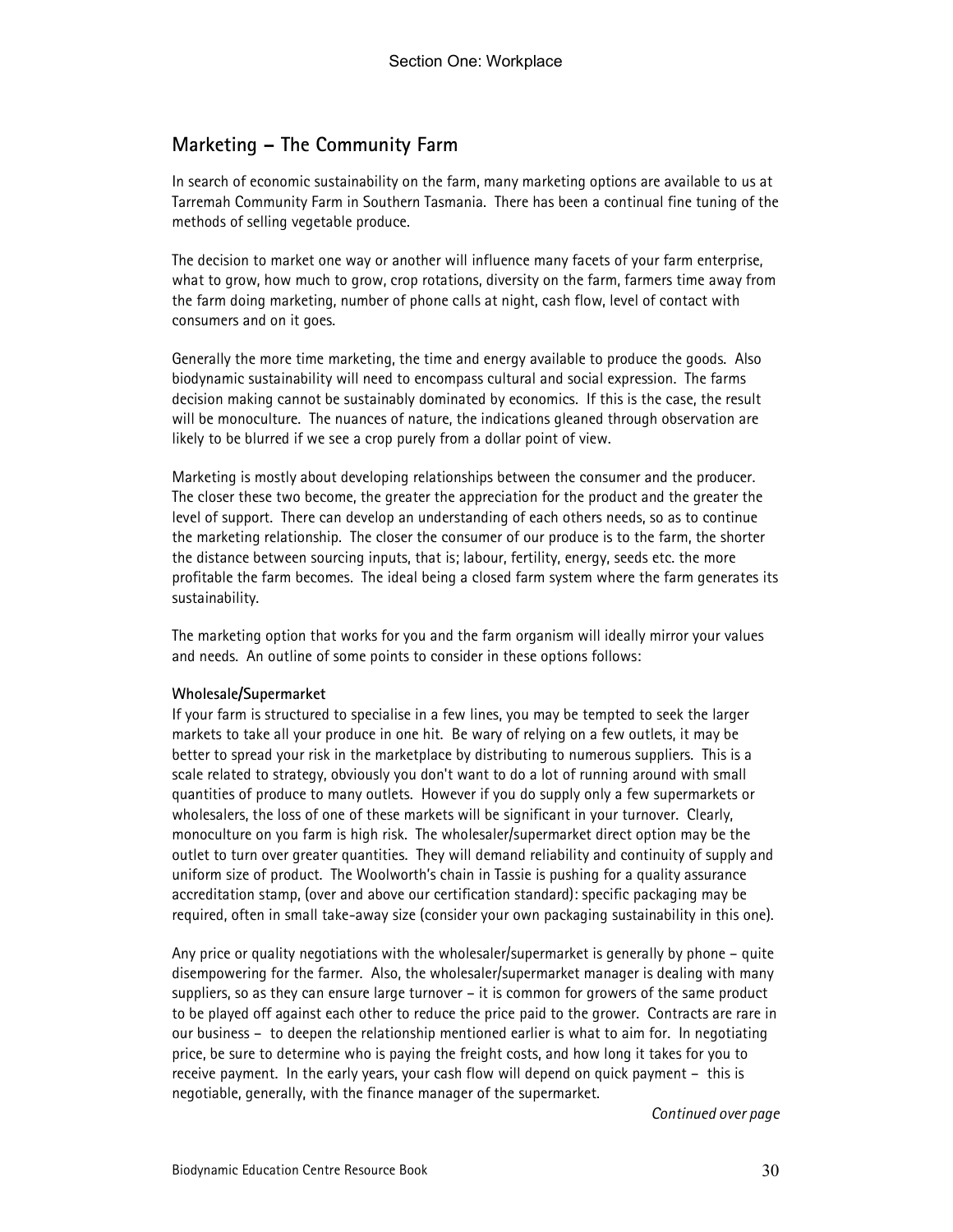#### Restaurant/Small Stores

If it is practical to supply these smaller outlets try to develop permanent weekly orders, to reduce phone calls. Chefs and shopkeepers are as busy as farmers and don't want to deal with too many suppliers. It's easier for them to go to a wholesaler and get all they want in one place. However, your biodynamic quality and freshness will be the edge to get the sale. Also offer them something different which they cannot get from wholesalers - i.e. crookneck zucchini, purple beans, striped tomatoes.

In approaching a small store with biodynamic vegetables, you may be able to recommend other suppliers to compliment your produce and thereby develop an organic section in the store. Payment for produce at these smaller outlets may be over the counter, or weekly. You can control this fairly tightly as you are dealing face to face. Packaging can be kept to a minimum with the self serve veggies section of a small store, and even less packaging for the chef who will recreate our produce. The cleanliness of presentation is a more important factor for the restaurant, to save them some preparation time.

A refrigerated van may be necessary to deliver if you need to travel a distance and have chosen leafy vegetables to market. In the early years, you can get sway with wet newspaper or cloth wrapped around the fragile vegetables, to keep them cool in transport.

#### Retail Sales

Direct to consumer- including on farm stall, home delivery, weekly market stall, mixed box pick up, shop.

Direct customer contact will develop loyalty and repeat business. Pricing will be very competitive, however don't undersell yourself. The produce comes straight from the farm with superior quality and must account for the extra work involved in taking on retailing yourself. You receive invaluable feedback from direct consumer contact; this gives you the edge to adjust, if necessary, the varieties and quantities you grow on the farm.

If sales are at farm stall or markets, the weather can influence sales unless you have a weather protected shopping area. To extend your range, you may consider buying other growers produce to supplement yours. That brings with it further consideration of who carries the cost of unsold produce at the end of the day to avoid waste.

The home delivery/mixed box pick-up is a more definite market, in that you can plan to grow more for the needs of your customers. You are in direct contact weekly and customers preferences can be understood.

If it is a once a week sale, refrigeration may be necessary, and also storage facilities for some produce which needs to be harvested 2-3 times per week: i.e. peas, beans and zucchinis.

In determining pricing of your produce, I have experienced wholesale/supermarket price received to be 20% less than from the small stores/restaurants, and 60% - 100% less than retail price. For example:

|           | Wholesaler      | Restaurant | Retail/farm gate |
|-----------|-----------------|------------|------------------|
| Salad mix | \$9 per kilo    | \$11       | \$15             |
| Carrots   | \$1.50 per kilo | \$1.80     | \$2.50           |
| Beans     | \$2.00 per kilo | \$2.50     | \$3.50           |

I hope this helps in your decision as to where you can fit into the market place.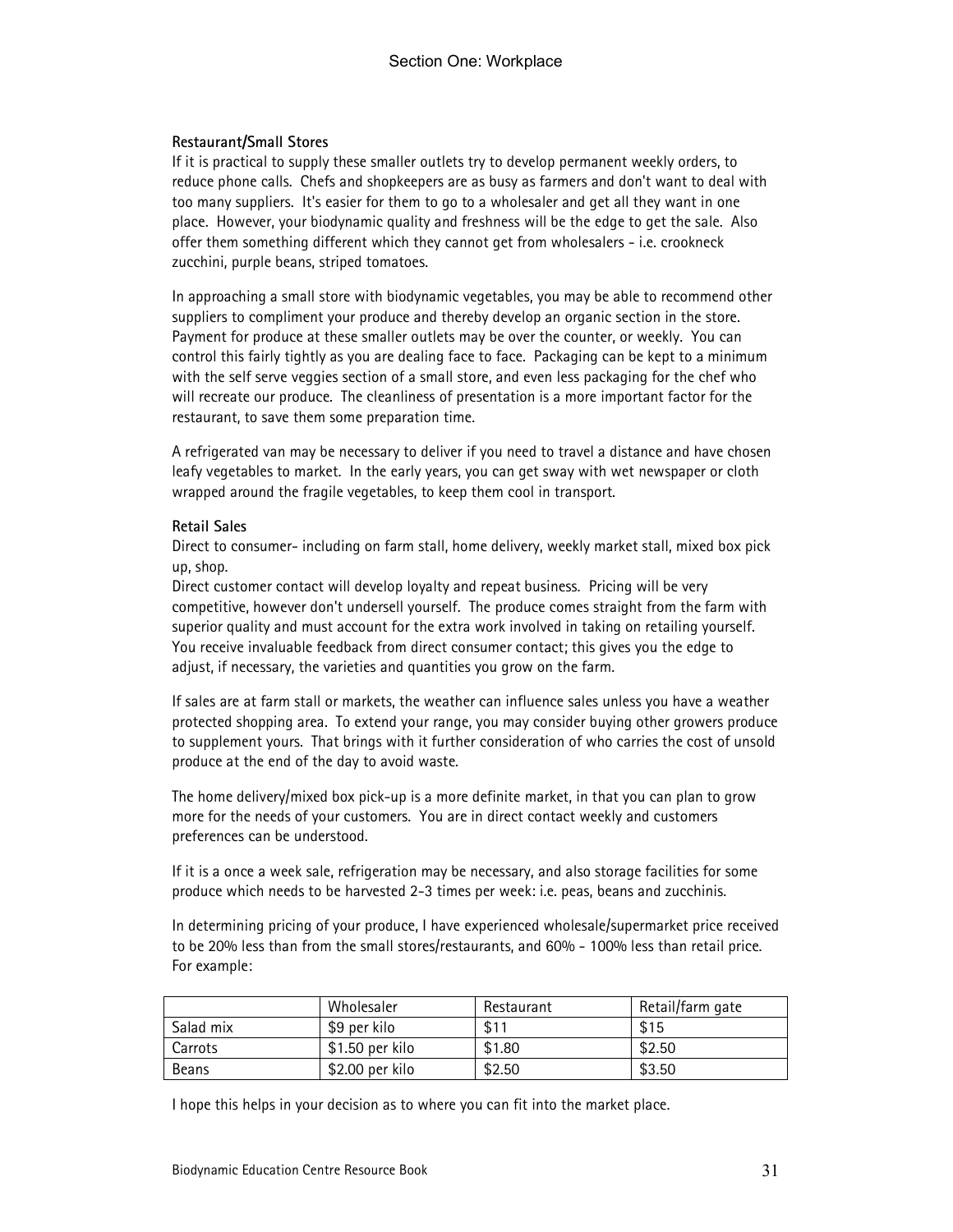### Community Supported Agriculture (CSA)

I have place this at the end of the article because I think that Community Supported Agriculture is more about marketing the farm as a whole, than marketing the produce. When the CSA is established, there is no marketing necessary. The produce is in effect, presold prior to planting the seed. At Tarremah, we are in our second year of CSA whereby we provide fresh produce all year (weekly pick-up) on a prepaid basis to 48 families. This is a bare-bones description: What has come about for many of the subscribers of the farm is a reconnection to their food service, an appreciation of seasonal vegetables, an understanding of the workings of nature and the realities of farming.

A deeper relationship between the farm, the farmer and the consumer has been created and it is sustainable.

The price of each share is reflective of the needs of the farmer to produce the product longterm. The produce is not the sole focus of the consumer, the farm organism is respected.

Newsleaf, Journal of Biodynamic Agriculture Australia, Issue No. 38, p12-15

#### Report on Community Supported Agriculture

Mark Patton of Tarremah Community Farm, Tasmania, writes "This C.S.A. project we have undertaken is guided by the idea of creating associations out of the needs of producer/farmers and the interests of consumers. By developing this association and taking the production of our food out of the purely economic sphere – -supply and demand – we able to also develop the farm culturally."

With this associative economy model, the community along with the farmer share the responsibilities of environmentally sound agriculture in an innovative economic arrangement. This partnership requires direct connections between producers and consumers, between farmers and the land and between community and the farm. It's about farmers being supported to carry out good land stewardship while they produce food for their local community.

#### Community Supported Agriculture

Community Supported Agriculture, CSA, is a direct marketing alternative for small-scale growers. In the CSA, the farmer grows food for a group of shareholders (or subscribers) who pledge to buy a portion of the farm's crop that season. This arrangement gives the growers upfront cash to finance their operation and higher prices for produce, since the middleman has been eliminated. Besides receiving a weekly box of bag or fresh, high quality produce, shareholders also know that they're directly supporting a local farm.

Appropriate Technology Transfer for Rural Areas, written by Steve Diver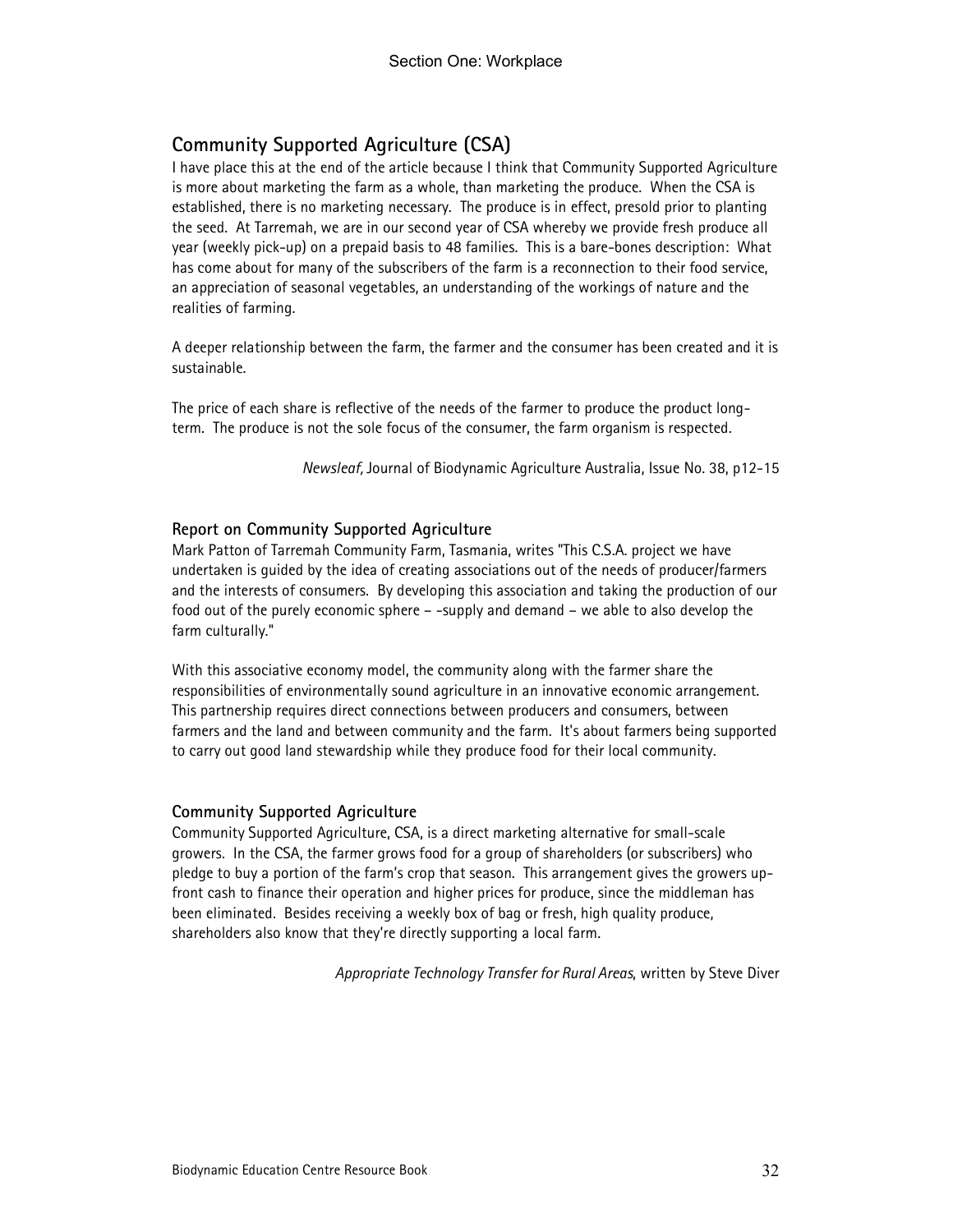#### Community Supported Agriculture

A supporter agrees to share the risks and benefits of food production by providing the farmer with monthly, quarterly or yearly income in return for a box of vegies weekly (this hunger for connection is satisfied through reciprocal nurturing of our Earth). Community owned or responsibility shared farms provide the opportunity for children and adults to reconnect to their food source and to learn and grow together.

People are encouraged to spend time on the farm; to develop the landscape of the farm so it is pleasing to the senses, to develop the soils and plant diversity so that life forces are abundant – indicated by worms, bees, and bird life. This "life" of the farm is reflected in the taste and nutritional quality of the produce and in the satisfaction and well-being of its caretakers.

The farm and the farmer educate consumers as they become involved in the farm. The consumer pays the real cost of food production allowing the farmer to maintain ecologically sustainable farming practices. Consumers begin to value natural resources and to accept an "imperfect" product rather than discard. Gluts are dried or preserved. Recipes are shared. Surplus from one farm can be used to offset crop failure on another giving rise to farm-to-farm co-operation. Recycling of boxes and bags reduce or eliminate the need for packaging. Consumers collect their produce at the farm gate or from some other collection point. A community bonded in this way is also empowered as a lobby group. Cultural identity can evolve from this kind of a pool of skills and resources.

With the market economy model, government support for farming is export driven. The local market is irrelevant. Prices are regulated by supply and demand . "Best practice" tales a back seat to "best price" on the world market as well as the national market. Governments subsidise farmers with drought relief and flood relief to continue farming on marginal land. Farmers are pressured into specialisation and mechanisation to be competitive. Broad-acre monoculture reigns with no place for people and animals (in the case of vegetable production) and the compromised farming practices are ecologically unsustainable. The whole system requires regulations, consultants, wholesalers, retailers, storage, advertising, refrigeration, packaging and transportation. The wholesaler has the balance of power, dictating terms and playing off farmer with farmer for the best price. Consumers don't provide feedback to the farmer on quality or kind of produce as there is no connection. Commercially viable varieties need to be able to travel far, have extended shelf life and still look good. Taste and nutrition are far lesser priorities.

On Mark's farm, an annual payment or share is \$1040.00 for a weekly box for a family of four. He currently provides for 48 families. In summer the box includes beans, beetroot, turnip, basil, carrots, garlic, celery, salad mix, zucchini, onions, parsley, peas, potatoes, radish, spinach, corn, tomatoes and squash as a seasonal example. Half-shares are also an option. Adults and children are invited to help harvest, attend Family Sundays and participate in seasonal festivals. Mark budgets on one day of work a year being given by his supporters.

> Newsleaf, Journal of Biodynamic Agriculture Australia, Issue No. 39, pp39-40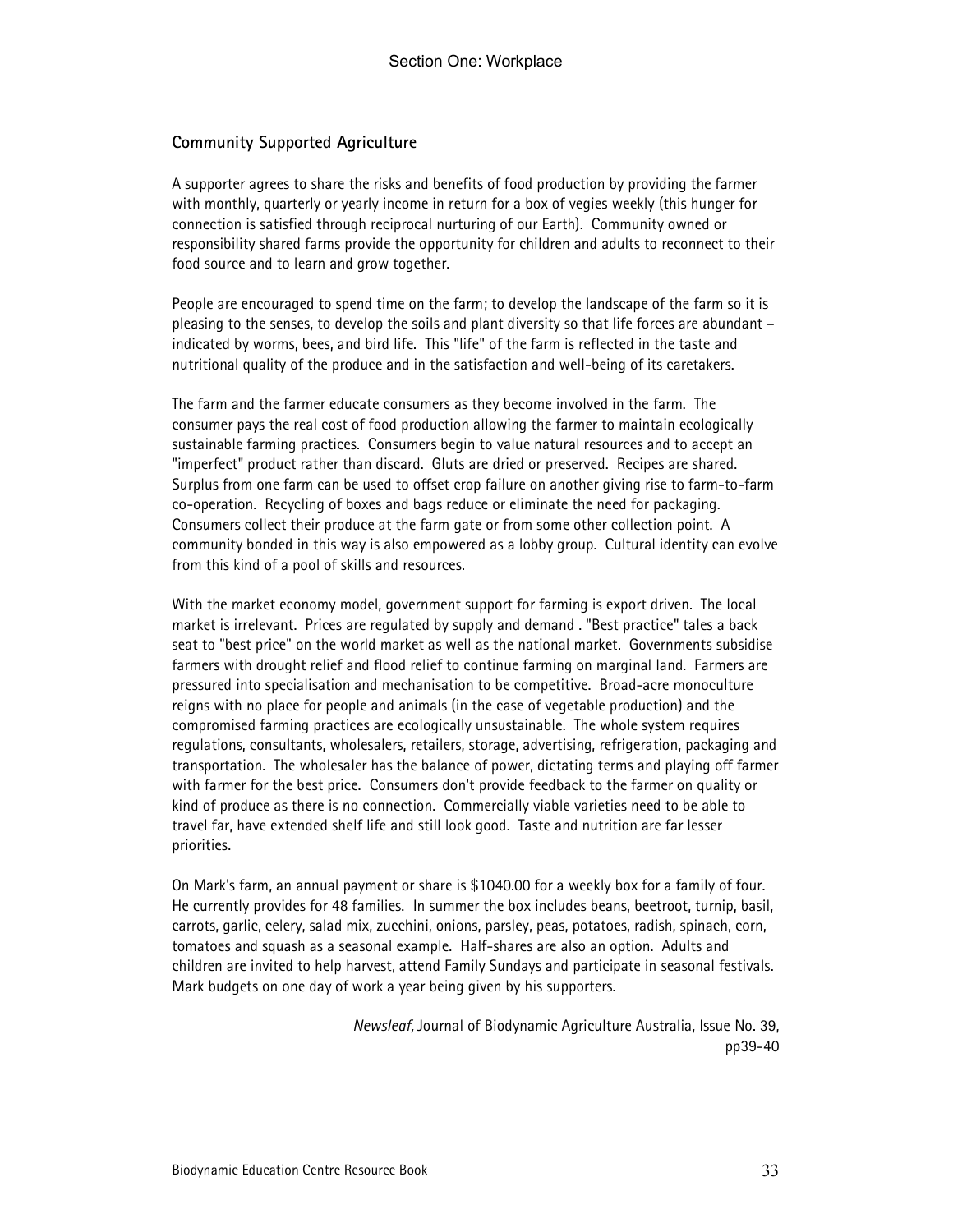### Biodynamics Value Adds Up

By Mark Gallagher

"Money for jam" the Concise Oxford Dictionary tells us, this means "a profitable return for little or no trouble". In our experience of turning Biodynamic citrus into marmalade, that is not the whole truth.

A few thoughts follow on the value adding process for Biodynamic growers/producers.

My wife Ruth, and I run a certified Biodynamic citrus orchard, Harmony Farm at Kendall on the NSW Mid North Coast. Some four hectares of the 51-hectare property are planted with citrus. Our main varieties are Blood Oranges and Kaffir Limes.

We have been Certified Biodynamic with Biological Farmers of Australia/Australian Certified Organic since 1997 and Certified Organic since 1993. Several years ago we began to wonder what to do with the many large and juicy fruit produced on our Kaffir Lime trees, which were planted mainly for their leaves (an essential ingredient in many South- East Asian dishes).

Although the zest and/or juice are called for in a few recipes, most 'authorities' say the fruit are too dry and sour to be of any culinary use. Since we liked lime pickles and lime marmalade we wondered what would happen if we substituted Kaffie Limes for the more common varieties. We got hold of books on making preserves and began experimenting.

It soon became apparent that one can indeed make a very appetising marmalade with Kaffir Limes.....the lure of value adding dangled enticingly before us. Like a hungry fish we went for it.

Couldn't be too difficult could it? Stick a stove in the corner of the shed, get a few jars together, whip up some labels and you're laughing. Well sort of. We now possess a commercial kitchen adequate for a flash restaurant, we buy jars by the pallet-load and we've considered and rejected more label designs than we want to think about. But we do still laugh occasionally. On the other hand we now produce Certified Organic marmalades that people rave about.

We've lost track of the number of people who have told us that ours is the best marmalade they have ever tasted. So it's not all bad news, it's just that there are a lot of hoops to jump through to get the finished product in your hand. And then you have to sell it. The really good news for Biodynamic producers is that you are starting out with top-notch raw ingredients.

It might be flattering for us to think that we are just fantastically skilled marmalade producers, but the truth is that our Biodynamic farm produces wonderful fruit, whose intense flavour and quality survive our attentions and just jump out of the jar.

That's the amazing bit, in my opinion. Meanwhile, some of the issues to consider if you are looking at value adding include:

- Time/ energy/ labour;
- Cost/ benefit issues;
- Ethic/ ideals; and
- The murky practicalities of marketing.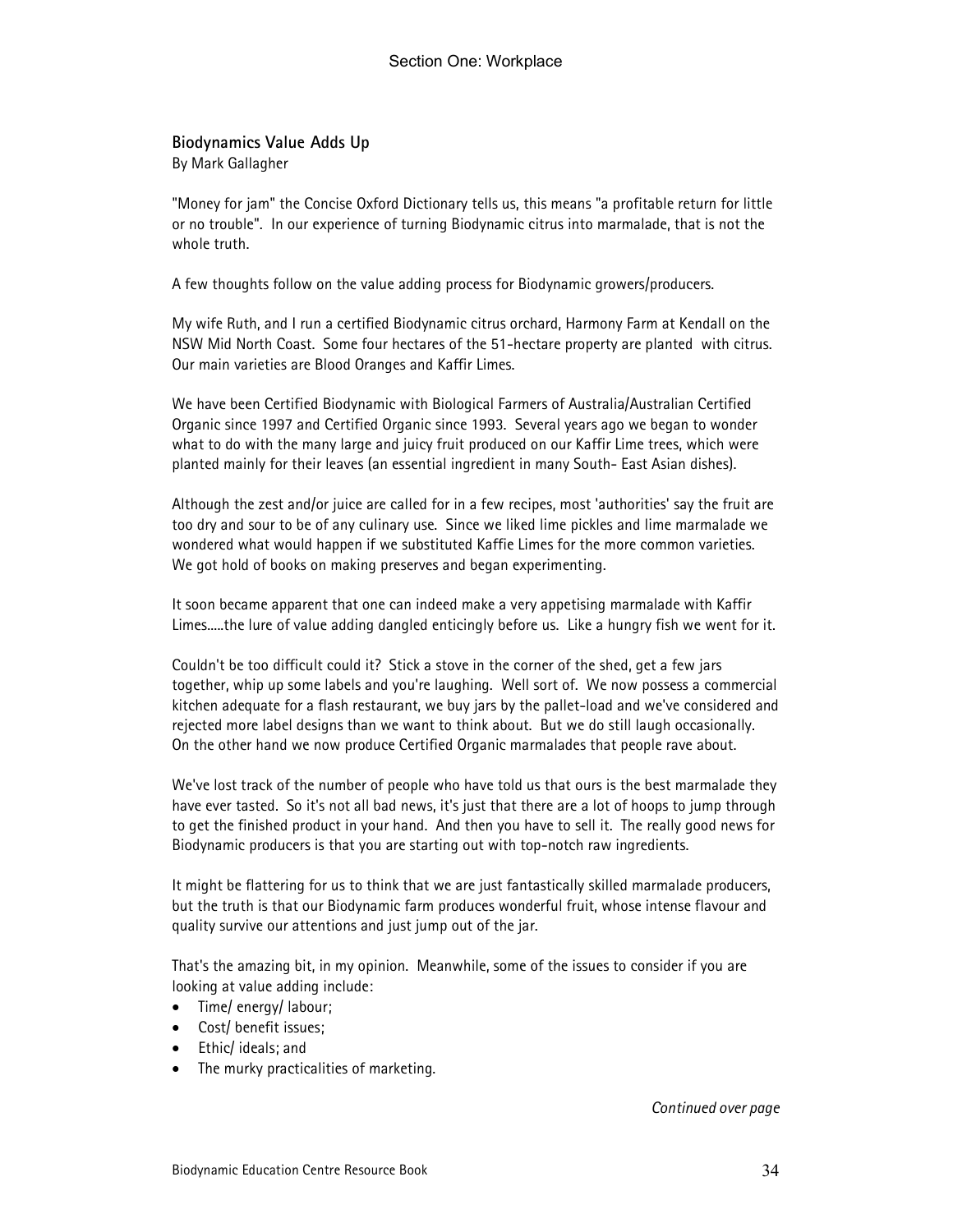To elaborate: Your time, obviously, is finite. Will you be able to spend the time and have the energy to go through all the value-adding processes on top of producing the raw materials? Will you have to employ people to carry out some of these tasks?

If you do start employing people, or employing more people, will the venture be financially viable? Suddenly you're not just a primary producer, you are a manufacturer, with all sorts of inputs apart from cartons for fresh produce. Since you will presumable want to produce Certified Biodynamic or Organic products, you will have to source appropriately certified inputs.

Federal, State and local Government food safety laws and regulations cascade from the letterbox and Internet, many of which appear to conflict with, or have never contemplated the possibility of, organic certification standards and requirements.

Do you really want to know about bar codes and product recall procedures? Is this what Rudolf Steiner was steering people towards in his Agriculture lectures (we don't have bar codes on our labels, but we don't sell through supermarkets).

Marketing - have a look at how many products offer giveaways and "Your Chance to Win" whatever to entice people to buy them. Do you want to get into that game? I'm not saying don't do it, but do have a good look at that lure before you chomp into it.

On the brighter side, value adding provides the opportunity to introduce a much wider range of people to the benefits of Biodynamic foods. Our Harmony Farm Organics marmalades are marketed (there's that word again) to buyers of Biodynamic/ organic/ health foods and to gourmet food purchasers. Every month we take our marmalades and fresh produce to the Sydney Morning Herald Good Living Growers' Market at Pyrmont - very much a gourmet venue.

I'm sure the vast majority of people attending these markets know nothing about Biodynamics , but every month a lot of them wander home with a jar of marmalade made from Biodynamic fruit, whose label tells them that it's "Naturally Better Biodynamically". A lot of them came back every month for another jar or two. As mentioned above, many of them rave about how good it is. Suddenly they are people who will begin to associate Biodynamics with quality. (Incidentally our marmalades are labelled and sold as Certified Organic because we are unable to obtain Certified Biodynamic sugar and instead make them using Certified Organic sugar).

In many ways, growing Biodynamic produce is already a form of value adding, when compared with conventional or even organic produce. As well, value adding takes many forms, some of which can be quite straightforward and clearly advantageous. The market for organic and Biodynamic products is clearly growing rapidly. If you factor in value adding from the start of a new venture, it may just be the perfect fit for you. And if value adding can increase the number of people farming Biodynamically and eating Biodynamic food then I'm all for it.

Here, try some of this marmalade......

Newsleaf, Journal of Biodynamic Agriculture Australia, Number 60, pp 14-16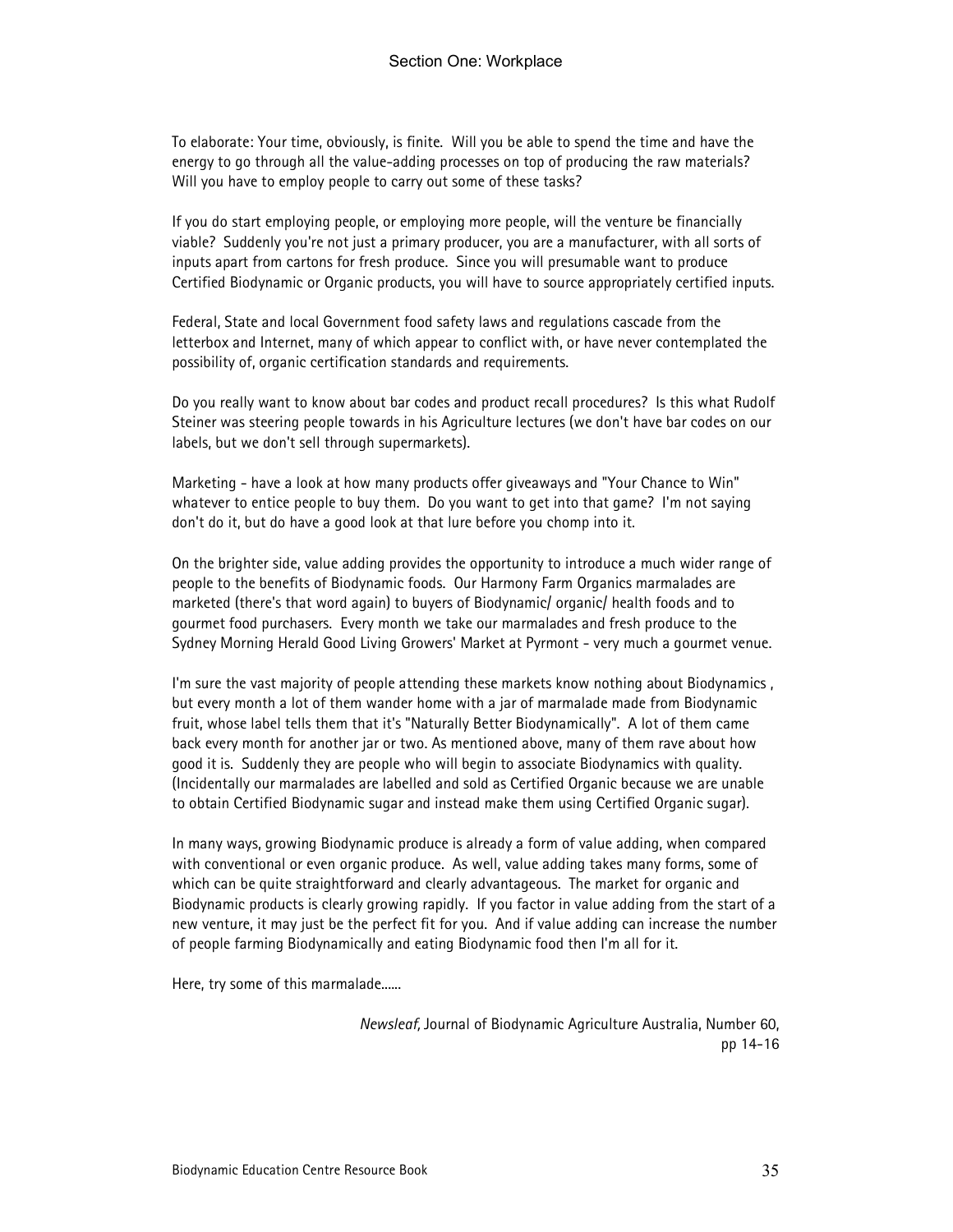# **Networks**

### Support and Information Networks

Support networks, labour and service requirements could be available through:

- Self
- Family members
- Employees, both casual and permanent
- Friends and neighbours
- Share farmers
- Seed savers networks
- Farmer networks and co-operatives
- CSA's (community Supported Agriculture)
- WOOFers (Willing Workers on Organic Farms)
- Trainees/apprentices
- Volunteers
- Consultants and/or contractors
- Local community groups
- Students on work experience
- Unemployed or retired people
- Affiliated organisations
- Government support employment and training programs.

#### Information Services

- Professional and technical
- Conferences and seminars
- Internet
- Biodynamic Associations:
	- o Local groups
	- o National associations
	- o International bodies
- Associated organisations
- Organic associations
- Permaculture organisations
- Industry bodies associated with horticulture and agriculture
- Newspapers, magazines, books, videos, planting calendars.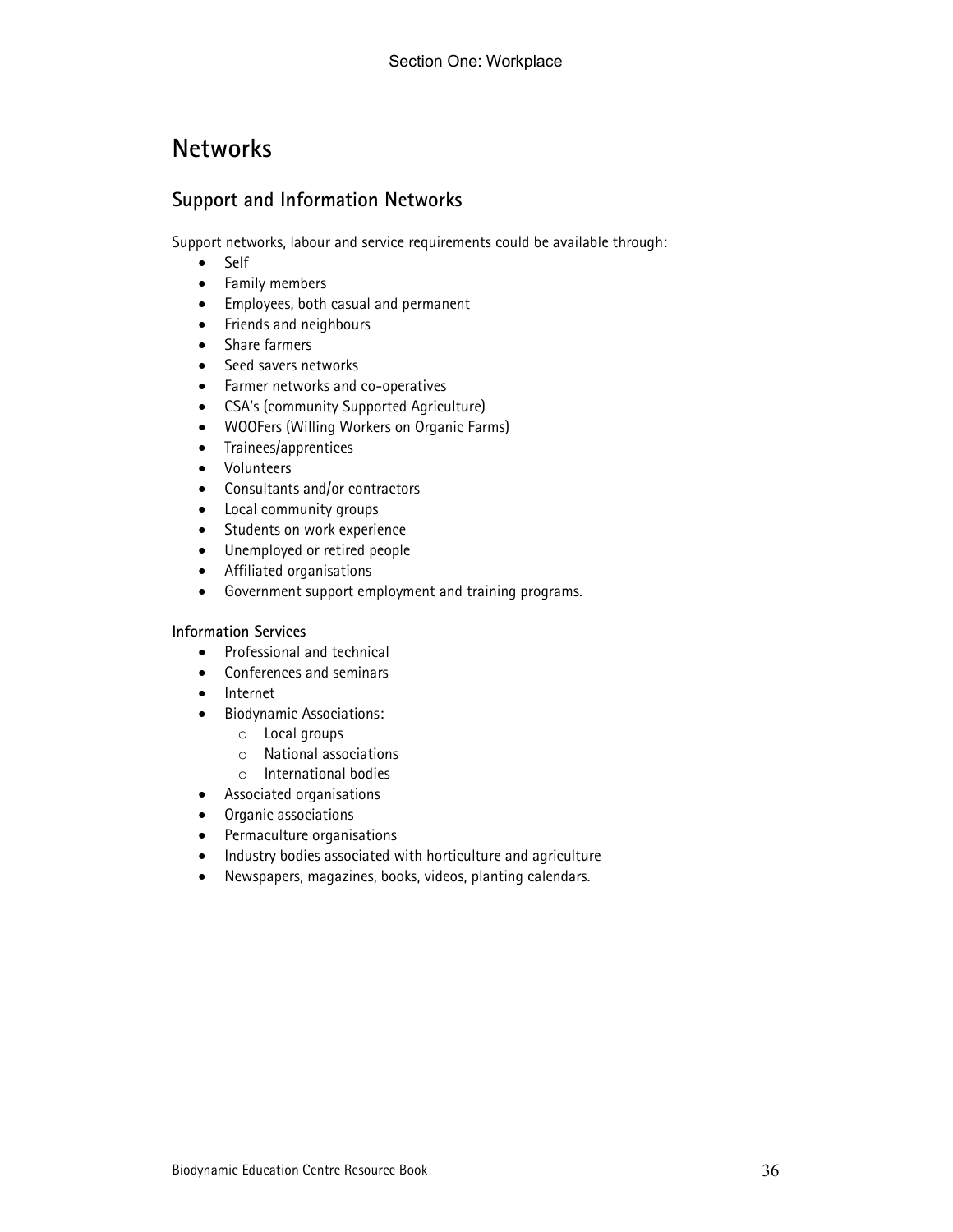# Establishing a Local Biodynamic Group

Establishing Bio-Dynamics Tasmania: The start and early years By Colin Cook

The birth of Bio-Dynamics Tasmania was really a three-day seminar held in Ulverstone early in October 1988. But as with all births, a lot had happened to get us to the live stage. I had seen, on ABC TV, the program "Clean Cuisine" and this prompted the thought that what was being done in New Zealand could equally well happen in Tasmania and that we should have some meetings/workshops/seminars to spread the word. With my family I emigrated from Sussex UK in late 1981 and had had a bio-dynamics small holding there. I had had some contacts with the Bio-Dynamics Farming and Gardening Association of Australia starting soon after arriving in Tasmania.

I assumed there would be some group who could set up some form of educational program in Tasmania but this was not so. Clearly, if anything was going to start it was down to me. I put an advertisement in Tasmania Country saying that some Bio-Dynamics seminars were being planned. "Send \$10.00 to help with costs, if you are interested"; a refund was promised if the seminars did not happen. But 30 folks sent their "seed" money and thus provided a guide as to where the interest lay. I assumed this represented the tip of the iceberg – and set about finding what could happen, where and who would do the talking. I cannot recall who and what led me to who and what! But quite quickly we had a comprehensive three-day program led by Terry Forman from Armidale and Peter Proctor of NZ – not then as well known as he is now.

From the beginning, Bio-Dynamics Tasmania was much influenced by Terry and Peter's approach – to be inclusive, to welcome all willing to start to look at things differently and learn about Steiner's teaching – no matter how imperfect they were in their applications and understanding.

Terry and Peter were supported by Hamish McKay from Sydney. Hamish – then the baker at the Waldorf bakery in Glebe – as a pre-cursor ran a "bake-in" at the Lilydale bakery using the wood-fired oven. Loaves baked were then used for the "open sandwich" lunch provided at the first two days at Ulverstone. For the third day we needed at least three times as many commercial "wholegrain" loaves to satisfy the lunch-time appetites!

As an aside, the Ulverstone seminar was a bit of a culture shock for some of us. Firstly, there were these wild looking guys from the hills, Phil, Greg, Neil, Steve, Leigh to recall a few – not looking particularly kempt to my pommy eyes! I wondered what we were in for. The attendees were pretty well blown away by Peter's telling of the bizarre preparations and posed some very direct questions. It was possibly Peter's first teaching outside NZ and he was not – he admitted later – used to such bluntness. It was an amazing three days for many.

The second seminar was held in Lilydale and the third at Cambridge east of Hobart. All seminars were well attended – some 300 people I recall – and the finances worked out well for we finished with a surplus of a few hundred dollars having paid all the expenses.